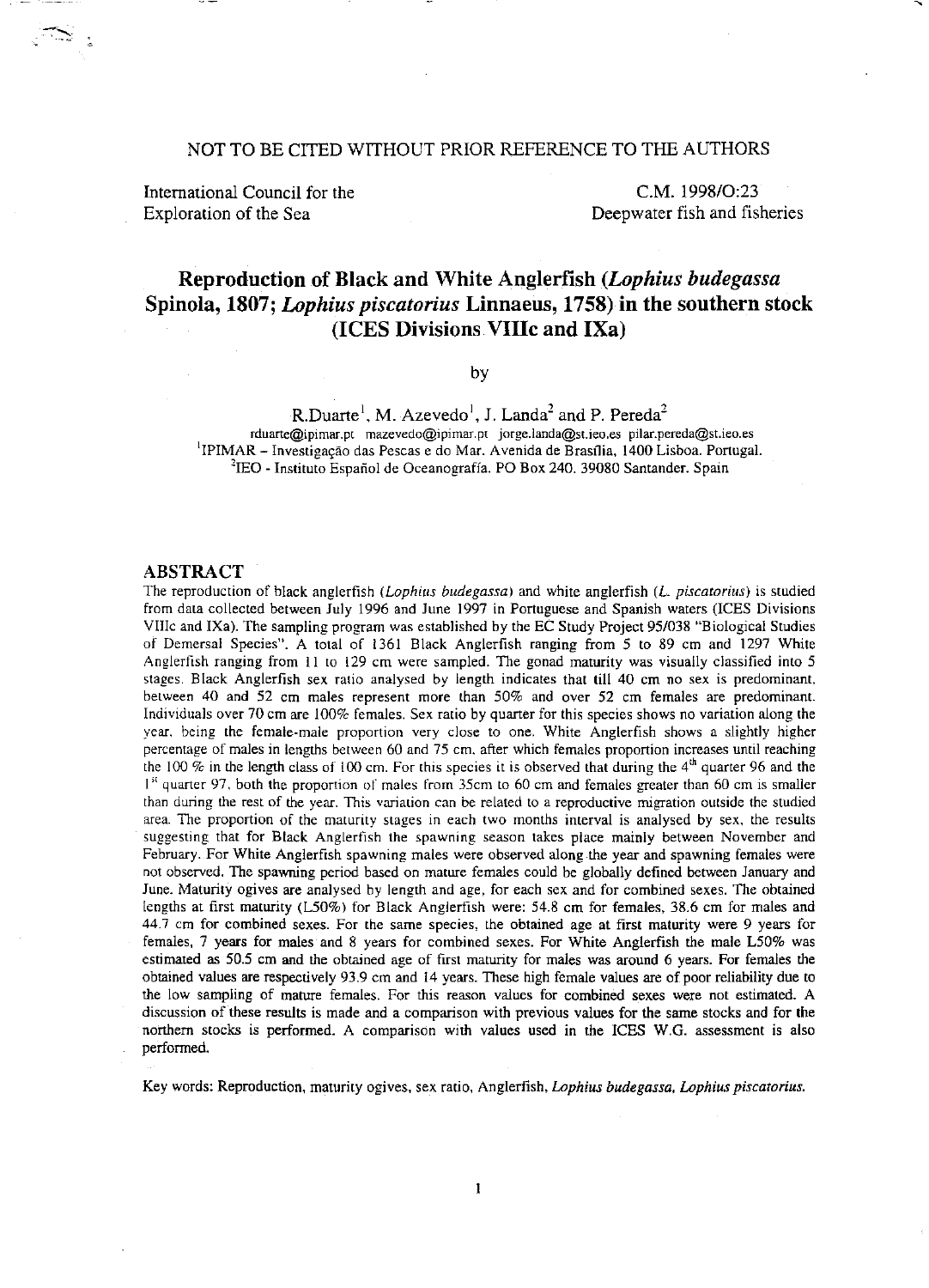## 1. **Introduction**

Black Anglerfish *(Lophius budegassa* Spinola, 1807) and White Anglerfish *(Lophius piscatorius* Linnaeus, 1758) are two important species in the European fisheries. They are very similar, just distinguishable by the peritoneum colour (L. *budegassa* black and L. *piscaton'us* white) or by the ray number of the second dorsal fin (L. *budegassa* 9-10 and L. *piscatorius* 11-12) (Caruso, 1986). Black and White Anglerfish are typical demersal species, living in the bottom, the former having a depth range between  $70 \text{ m}$  and  $800 \text{ m}$ and the later going deeper to 1000 m (Dardignac, 1988; Azevedo & Pereda, 1994). Their distribution area is very similar, Black Anglerfish has a. more southern distribution (Mediterranean and eastern North Atlantic from British Isles to Senegal) compared to White Anglerfish (Mediterranean, Black Sea and eastern North Atlantic from Barents Sea to the Straits of Gibraltar). In the eastern North Atlantic this wide distribution area is divided for stock assessment purposes according to Figure 1.





Although a number of papers have been published describing various aspects of the biology of both Anglerfish species, the majority is for the northern distribution area and is based on a low sampling number of individuals. Also, there are still a lot of unknown aspects. in the biology of both species that need to be investigated. In the southern distribution area, studies were developed concerning different aspects of the biology and ecology of both. species: growth (Landa & Pereda, 1997; Duarte, *et.al.* 1997; Landa *et.al.,*  1998); reproduction (Azevedo, 1996a; Pires, 1996; both only for Black Anglerfish), feeding habits (Olaso et.al., 1982; Pereda & Olaso, 1990; Azevedo, 1996b) and area / depth distribution (Caruso, 1985; Vasconcelos et.al., 1986; Vasconcelos, 1990; Azevedo & Pereda, 1994; Azevedo, 1995; Pereda & Landa, 1998)

2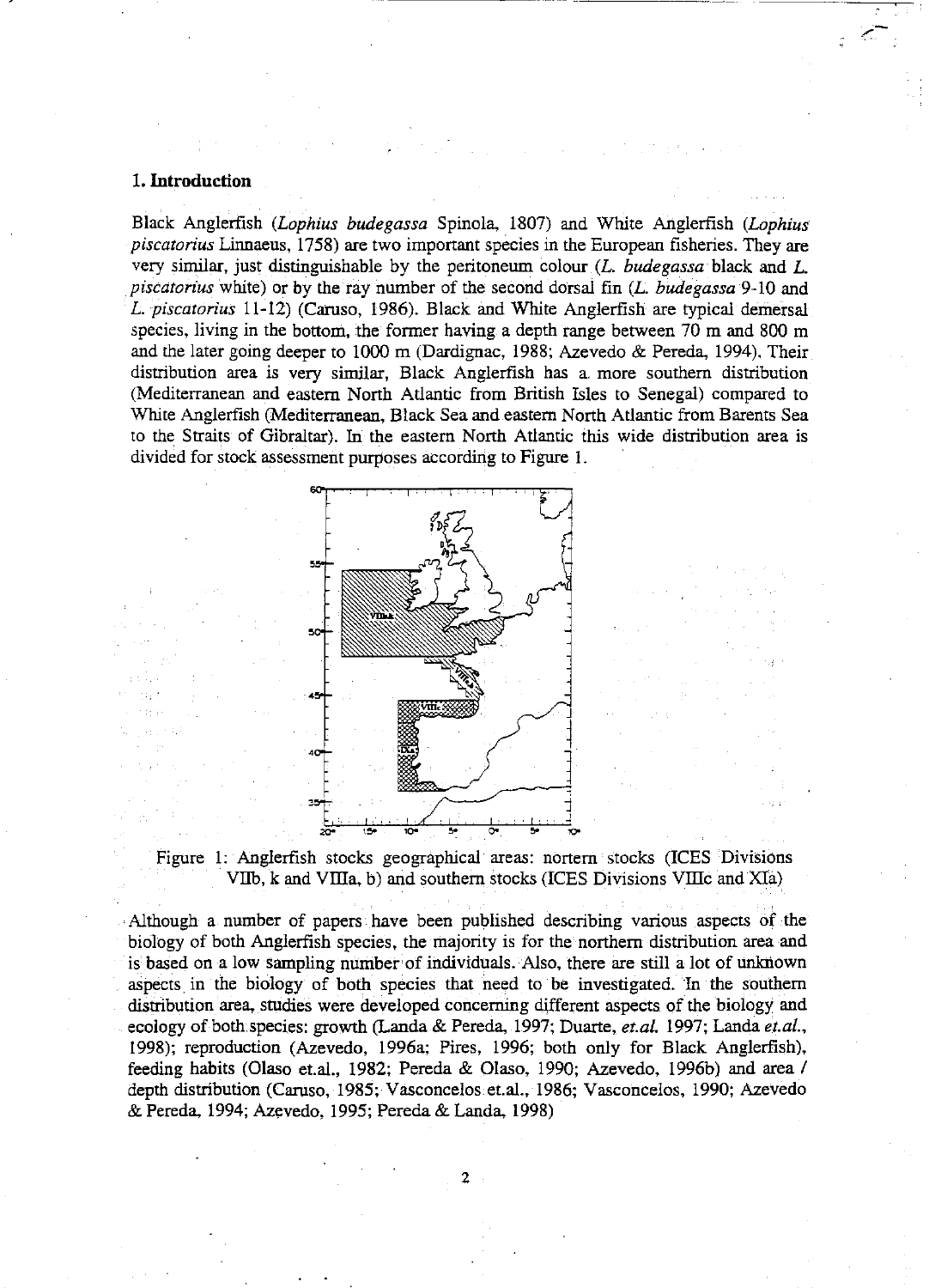The aim of this study is to present the results of the reproductive biology of both Anglerfish species, after a one year sampling program in the Iberian coast (southern distribution area). Data were collected by the sampling program established for the EC Study Project *95/038* "Biological Studies of Demersal Species" (Azevedo & Duarte, 1998; Landa & Pereda, 1998)

## **2. Materials and Methods**

## Sample **source**

The sampling period had it's beginning in July 96 and finished in June 97, completing one year. Samples were taken on board of IPIMAR and lEO research surveys, on board of commercial vessels, on landings of commercial vessels and by buying ungutted individuals. The sampled area covered ICES Divisions VInc and IXa, the depth strata ranging between 50 m and 800 m, approximately.

For the reproduction study of both species, the total length (cm) was collected, the sex was identified (male, female and undetermined) and the gonad maturity was analysed for each specimen. A total of 1361 Black Anglerfish ranging from 5 to 89 cm and 1297 White Anglerfish ranging from 11 to 129 cm were sampled. Part of the growth study results obtained by Landa *et.al.* (1998) was used in this study to obtain age maturity oglves.

## Sex **identification**

 $\frac{1}{2}$  ,  $\frac{1}{2}$  ,

Anglerfish does not present a sexual dimorphism and therefore sex identification is just possible by analysing the gonads. The characteristics used to identify each sex are described in Table 1.

| <b>Males</b>                                         | <b>Females</b>                                                                                                                     |
|------------------------------------------------------|------------------------------------------------------------------------------------------------------------------------------------|
| Tube-shaped gonad being white the<br>dominant colour | Band-shaped gonad linked to the<br>abdomen by a transparent membrane.<br>Colour usually orange but dependent on<br>maturity stage. |

Table I: Sex identification for both Anglerfish species

The sex ratio is analysed considering two important components:

- The variation of the sex ratio by length, because males and females have different growth rates.
- The variation of the sex ratio along the year, to see if the female male proportion is the same.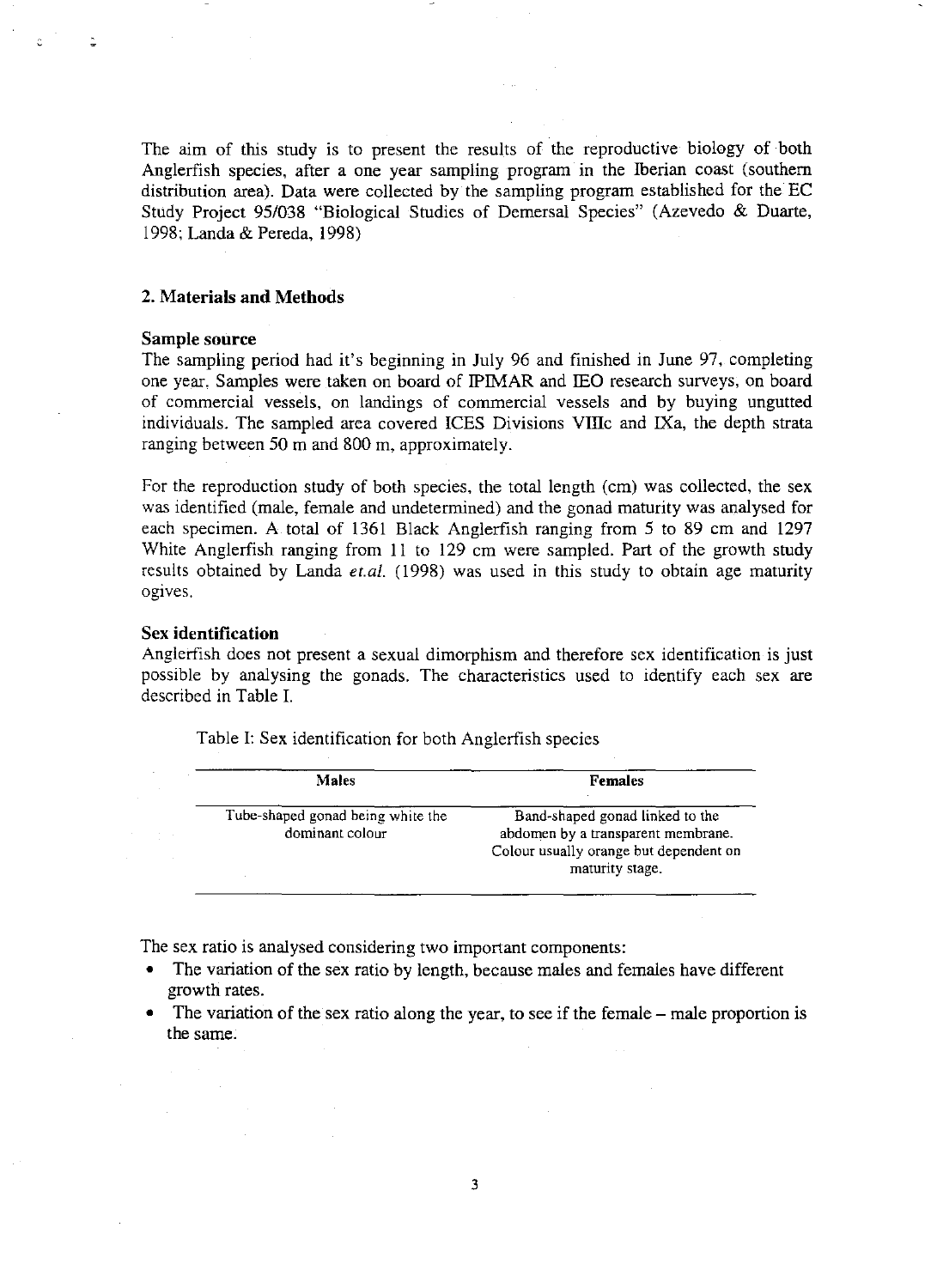## Gonad maturity

The gonad maturity was analysed macroscopically and a five.stage maturity scale (Table II) was used to classify each gonad. The external aspects used to categorise each gonad was for males: size, colour and presence of sperm and for females: size, colour and presence / quantity of oocytes.

- ----,-,--~~~ ---\_.- -------~--- . ---\_ ....

Table II: Gonad maturity stages by sex for both Anglerfish species

| <b>Maturity stage</b>                | <b>Males</b>                                                                                                                                         | <b>Females</b>                                                                                                                          |  |  |  |  |
|--------------------------------------|------------------------------------------------------------------------------------------------------------------------------------------------------|-----------------------------------------------------------------------------------------------------------------------------------------|--|--|--|--|
| I Immature or<br>virgin              | Tube-shaped very small testicles, pink<br>or transparent. Sperm not visible                                                                          | Band-shaped ovaries, very transparent<br>and without visible oocytes.                                                                   |  |  |  |  |
| <b>II Maturing</b>                   | Testicles taking up a greater proportion<br>of the visceral cavity. White coloured.<br>Sperm not visible or just a little<br>appearing in the lumen. | Ovaries taking up a little part of the<br>visceral cavity, with a brown-orange<br>colour. No vascularisation and no<br>oocytes visible. |  |  |  |  |
| <b>III Mature or</b><br>pre-spawning | White coloured testicles with the lumen<br>$\therefore$ full of sperm.                                                                               | Orange-coloured ovaries with<br>accentuated vascularisation. Presence of<br>some hyaline oocytes.                                       |  |  |  |  |
| <b>IV</b> Spawning                   | Sperm is easily freed by applying<br>pressure to the abdomen.                                                                                        | An enormous gelatinous mass wraps the<br>hyaline oocytes.                                                                               |  |  |  |  |
| V Post-<br>spawning                  | Testicles appear red and stained. There<br>is no sperm, or a little residual.                                                                        | Soft or retracted ovaries, very $\sim$<br>vascularised. Residual oocytes present.                                                       |  |  |  |  |

## Spawning period

The spawning period was determined for each species by analysing the evolution of the maturity stages by sex. A two-month group is used for this purpose. A first analysis calculates the percentages of mature individuals by sex (percentages of stages III, IV and V together, relative to the total) and a more closer analysis is given by a graphical representation of each spawning stage by a two month group. Only individuals susceptible to reproduction were used. that is, individuals whose length was over the minimum maturity length  $(L_{25})$  (Azevedo, 1996a; Afonso-Dias & Hislop, 1997).

## Maturity ogives by length and age

The period considered for this analysis is the period of highest maturity percentages for each species. For Black Anglerfish only data from January and February entered in this analysis and for White Anglerfish different analysis were performed considering different periods. Maturity ogives were estimated by length and age and in each case by sex and for combined sexes, using the logistic model. For the maturity ogive by length, a length interval of 2 cm was used for Black Anglerfish and a length interval of 5 cm for White Anglerfish. The maturity ogive by age was obtained based on the ages given by Landa *et.al.* (1998). The maturity percentages were calculated taking together the maturity stages that are close to spawning (stages  $III$ ,  $IV$  and  $V$ ), relative to the total.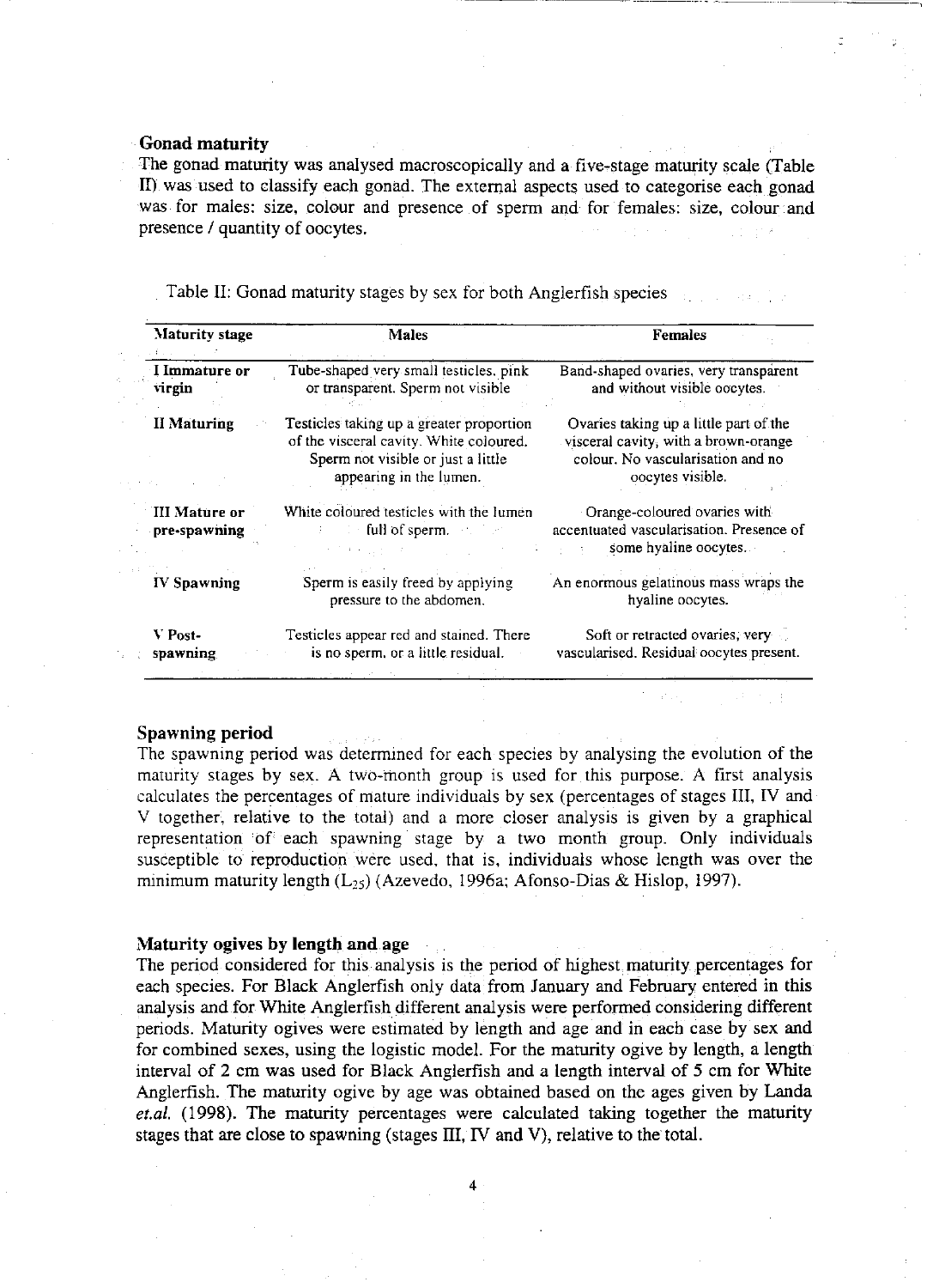## 3. Results and Discussion

## 3.1. Sex-ratio

ċ

In Figure 2 is represented the sex-ratio for each length group for Black Anglerfish and Figure 3 shows the same data for white Anglerfish.



Figure 2: Sex ratio by length and quarter for Black Anglerfish



Figure 3: Sex ratio by length and quarter for White Anglerfish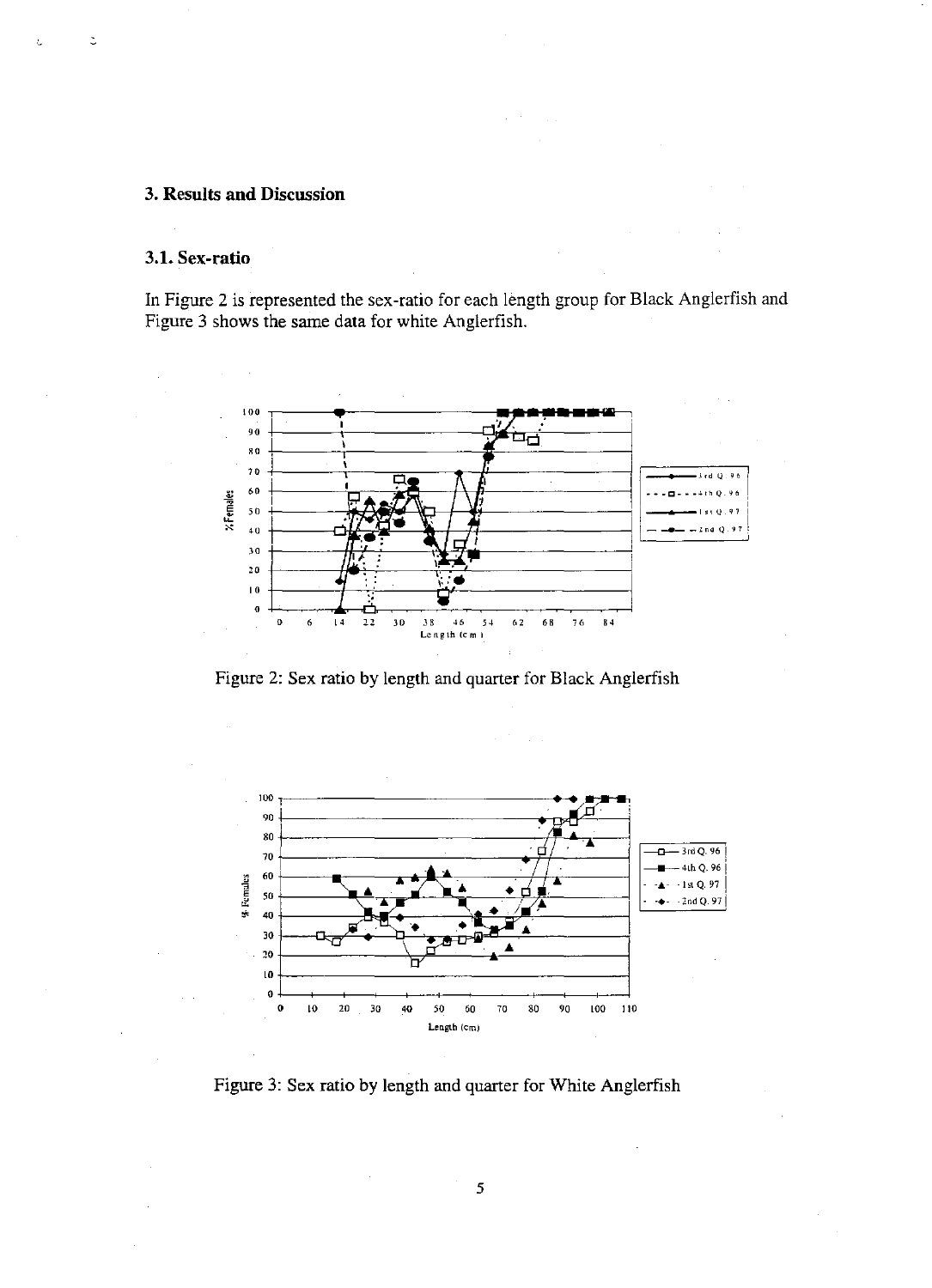## Sex **ratio by length**

Both figures show that there is an important variation of the sex ratio by length. Also, females of both species attain higher lengths than do males: Black Anglerfish males over 60 cm just appeared in the  $4<sup>th</sup>$  quarter 96 and measuring more than 70 cm didn't appear at all. On the other hand, females measuring more than 80 cm appeared in all quarters. White Anglerfish measuring more than 85 cm were over than 50% females in all quarters and measuring more than 100 cm were all females.

The same figures show that in both species exists a length interval where males occurred more than expected (around 70 % males). This length interval is for Black Anglerfish between 40 and 52 cm and for White Anglerfish between 60 and 75 cm. A probable reason for this is the different growth rate between sexes that exists in both species (Duarte *et.a!.,* 1997). Males have a much slower growth rate, which as it slows at older ages produces a relative male accumulation.

## Sex **ratio by quarter**

In Figures 2 and 3 the sex ratio is also shown by quarter. For Black Anglerfish it is seen that in all quarters the female percentage is approximately the same in each length interval (Figure 2). In Table III this observation is confirmed because the female-male proportion is very close to one in every quarter, suggesting that there is no variation in the sex ratio along. the year. The range of sampled depth strata were approximately the same along the year.

|                        |     | 3 <sup>rd</sup> Quart.<br>- 96 | 4 <sup>th</sup> Quart.<br>96 | $1st$ Quart.<br>97 | $2nd$ Quart.<br>07 | Total      |
|------------------------|-----|--------------------------------|------------------------------|--------------------|--------------------|------------|
| No.                    |     | 163                            | ' 10                         | -211               | 135                | 695        |
|                        | M   | $\sim$<br>ા 54                 | 100                          | 196                | 180                | 699        |
| $\sim$ $\sim$<br>Prop. | F:M | l:0.94                         | : 0.91                       | $-0.93$            | $\pm 1.33$         | $\pm 1.01$ |

Table III: Sex ratio by quarter and total sex ratio for Black Anglerfish

For White Anglerfish the female percentage shows an important variation between quarters in length groups over 35 cm (Figure 3). As it is observed, during the  $4<sup>th</sup>$  quarter 96 and the  $1<sup>st</sup>$  quarter 97 higher female percentages are observed between lengths 35 cm and 60 cm while during the same period lengths greater than 60 em present lower female percentages, compared to the rest of the year. This variation could be a consequence of a reproductive migration to an area or depth outside the one sampled. This way, males over 35 cm and females over 60 cm would leave the sampled area during the spawning season and the female percentage would increase between 35 cm and 60 em and decrease in lengths greater than 60 cm (compared to the rest of the year).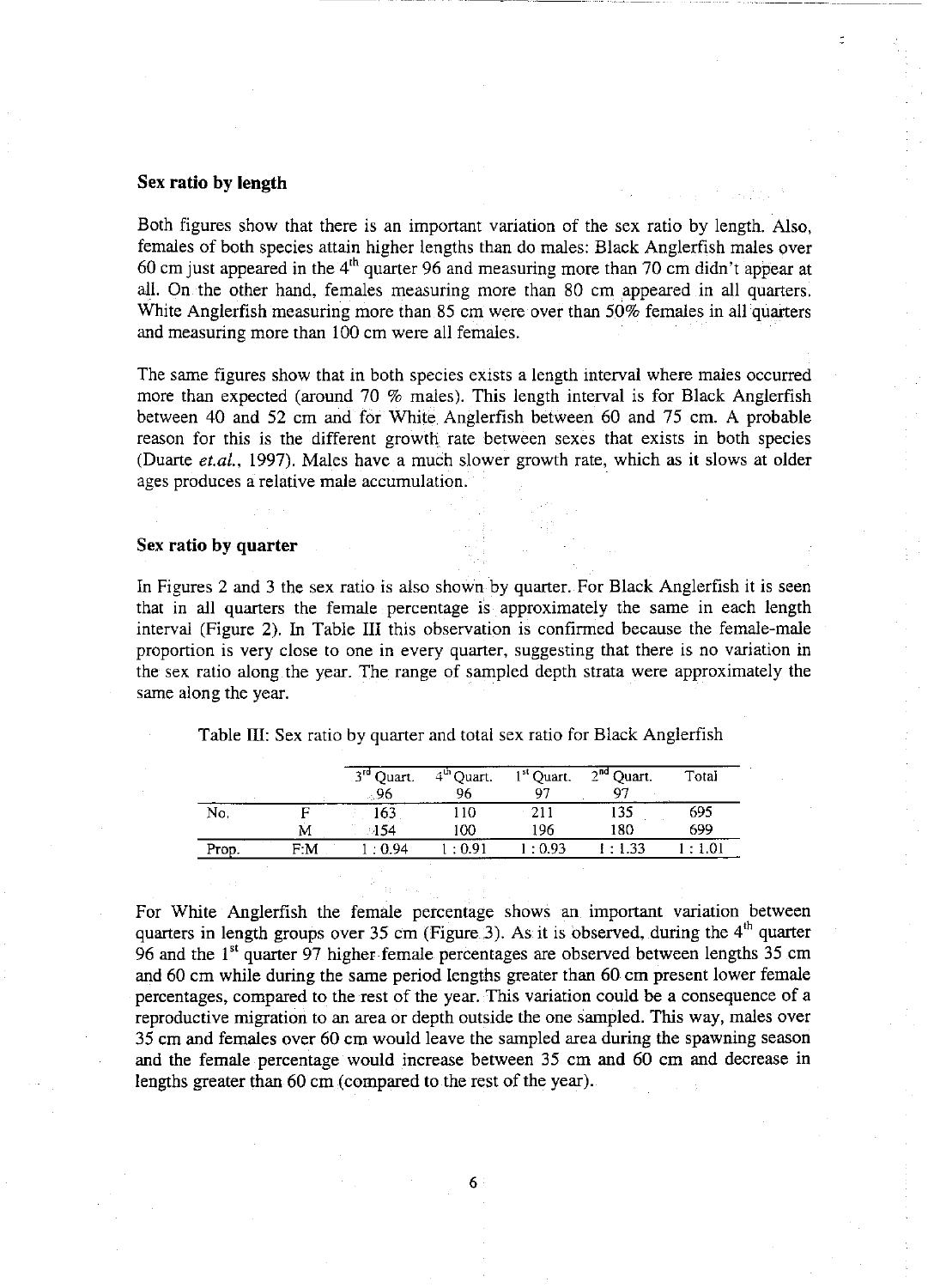|       |    | $3rd$ Quart. | $4th$ Quart. | $1st$ Quart.      | $2nd$ Quart. | Total |
|-------|----|--------------|--------------|-------------------|--------------|-------|
|       |    | 96           | 96           | 97                | 07           |       |
| No.   |    | 198          | 141          | 132               | 130          | 601   |
|       | Μ  | 242          | 125          | 162               | 138          | 667   |
| Prop. | FМ | $\cdot$ 1.22 | l:089        | $\therefore$ 1.23 | $\cdot$ 1.06 |       |

Table IV: Sex ratio by quarter and total sex ratio for White Anglerfish

From Table IV it is seen that for White Anglerfish more males were observed except for the 4<sup>th</sup> quarter 96, while for Black Anglerfish (Table III) only in the 2<sup>nd</sup> quarter 97 the males appeared more than the females.

## 3.2. **Spawning period**

 $\overline{\phantom{a}}$ 

A first approach to infer about the spawning season is given by the percentages of mature individuals in each two-month group. Results are in Tables V and VI for each species.

> Table V: Percentage of mature individuals by sex and by groups of two months for Black Anglerfish

|                |      |      | Jul-Ago Sep-Oct Nov-Dec Jan-Feb Mar-Apr May-Jun |       |      |      |
|----------------|------|------|-------------------------------------------------|-------|------|------|
| Males $(\%)$   | 53.1 | 32.1 | 60.0                                            | 62.0  | 48.3 | 68.5 |
| Females $(\%)$ | 3.0  | 5.4  | 10.5                                            | -33.3 | 8.8  | 18.4 |

Table VI: Percentage of mature individuals by sex and by groups of two months for White Anglerfish

|                |       |      | Jul-Ago Sep-Oct Nov-Dec Jan-Feb Mar-Apr May-Jun |      |      |      |
|----------------|-------|------|-------------------------------------------------|------|------|------|
| Males $(\%)$   | 100.0 | 56.0 | - 87.0                                          | 84.0 | 84.0 | 78.0 |
| Females $(\%)$ | 2.0   | 4.0  | 13.0 12.0                                       |      | 8.0  | 8.0  |

From Tables V and VI it is seen that in both species mature males appear in higher percentages all around the year and it's difficult to establish for each species a limited spawning season by just analysing these male data. Mature females appear in much lower percentages than males, but on the other hand, for Black Anglerfish a defined maximum of mature females appears in January-February.

In Figures 4 and 5 the evolution of each maturity stage is represented by sex. This allows a closer analysis to the spawning stage evolution.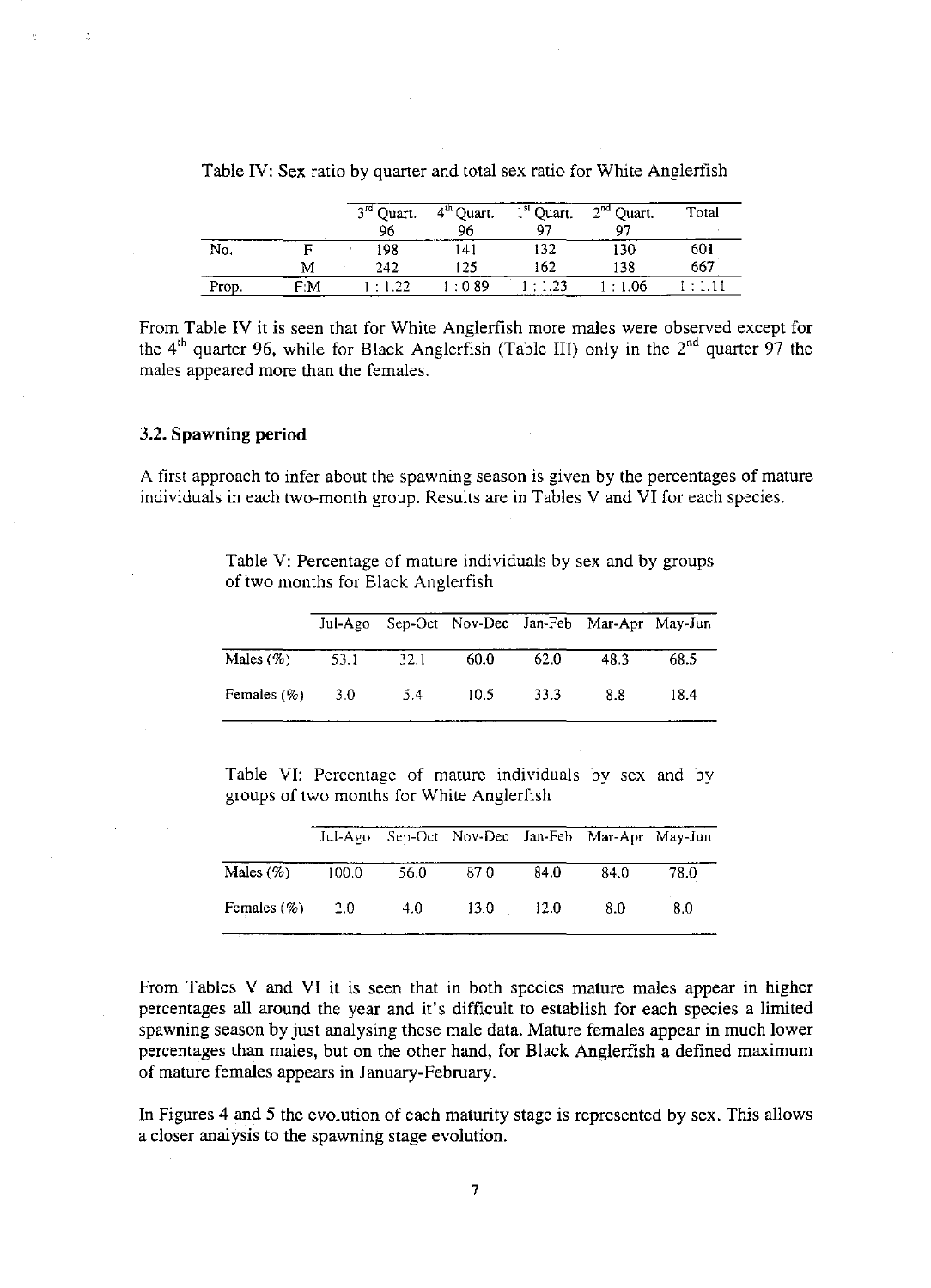

Figure 4: Percentage evolution of each maturity stage by sex for Black Anglerfish

 $\bf 8$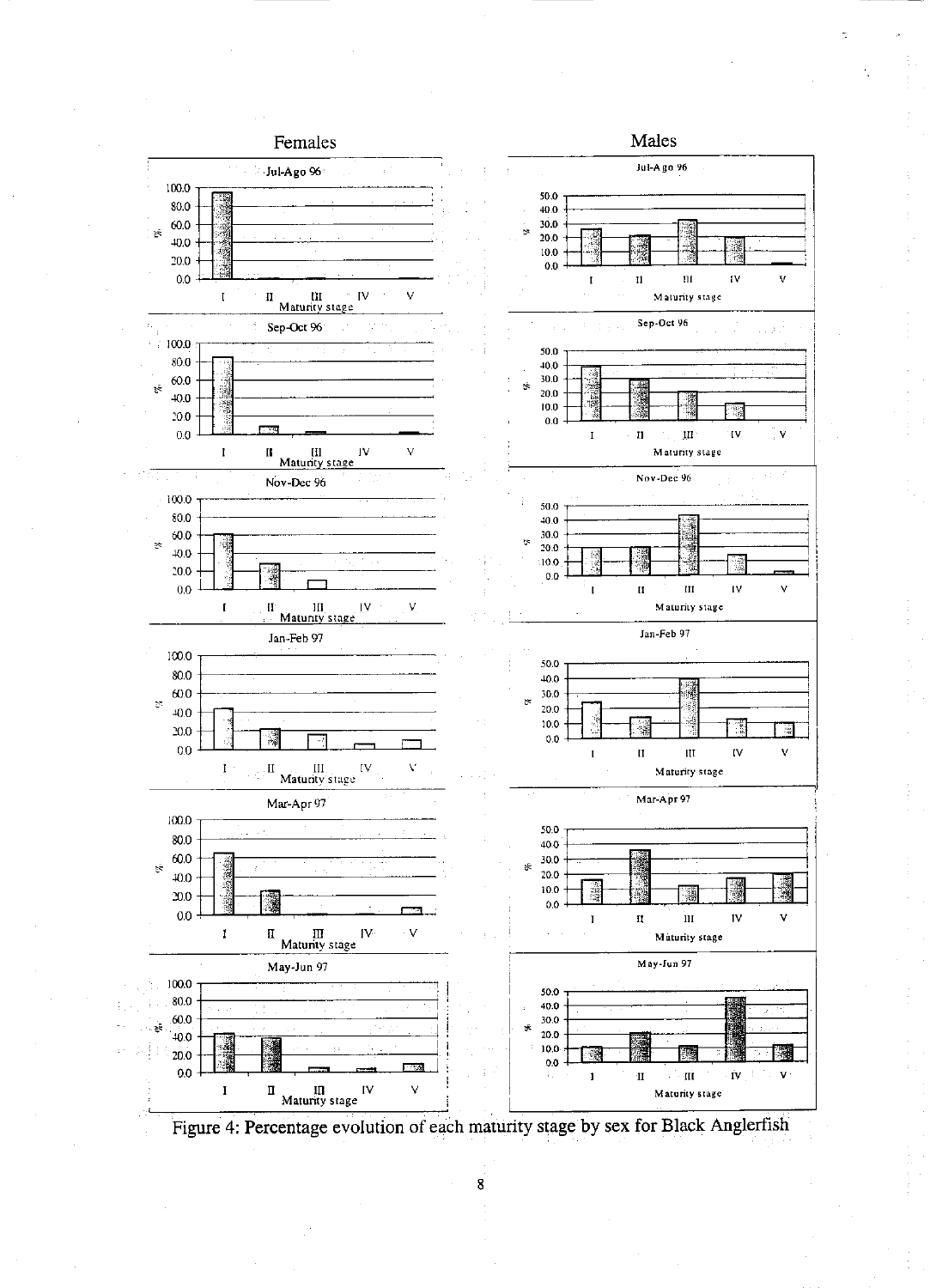

 $\ddot{z}$ 

Figure 5: Percentage evolution of each maturity stage by sex for White Anglerfish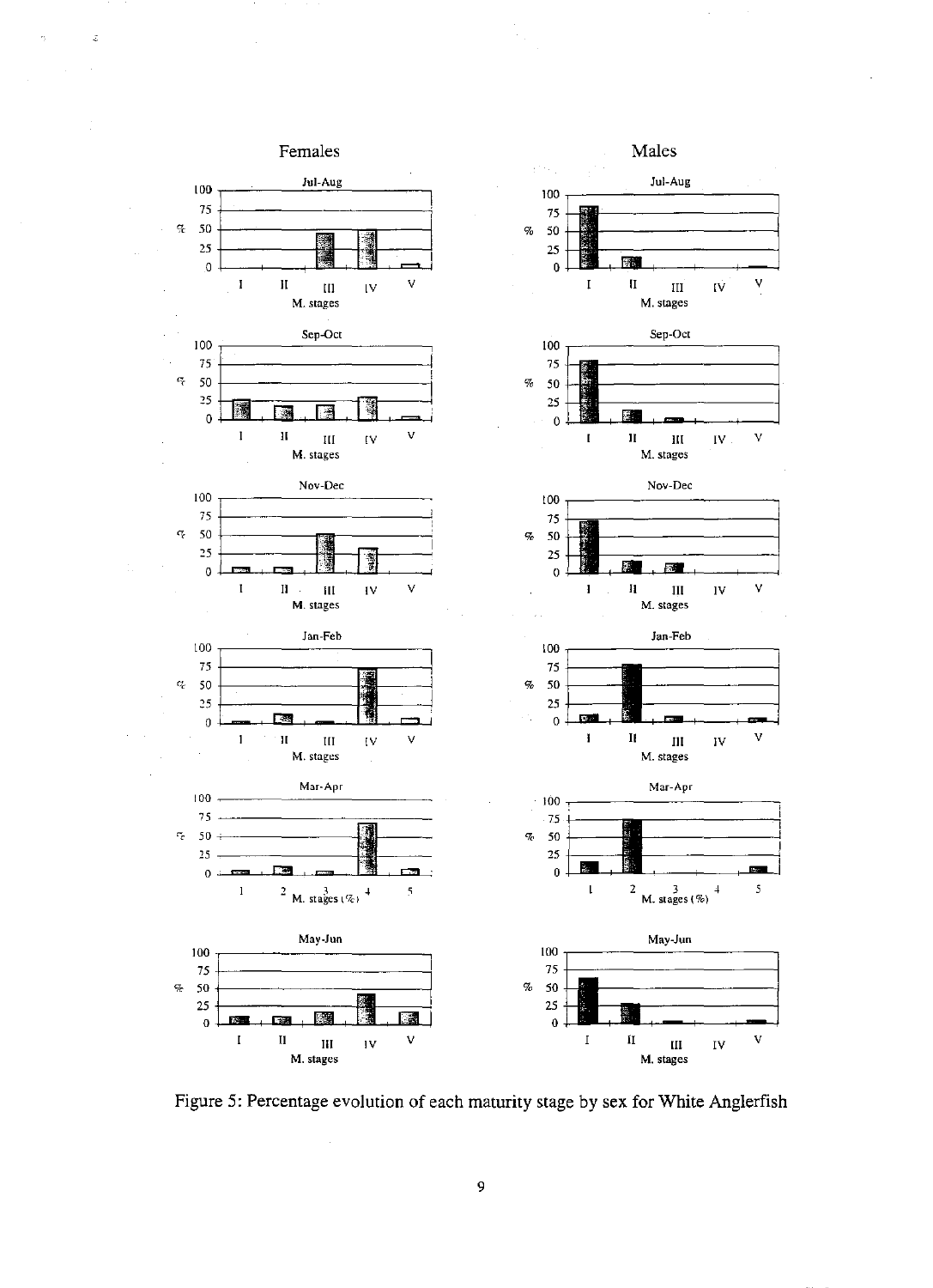## **Black Anglerfish spawning period**

From Figure 4 **it** is seen that Black Anglerfish spawning males (stage IV) appear high in all months and post-spawning males (stage V) appear in higher percentages between March and June, indicating that the spawning peak could fall before. Analysing the spawning stage evolution for females, it is seen that spawning females (stage IV) attain higher percentage in January-February and that after these months stage V is the most important (excluding stage I and II). These results suggest that the period after February is a post-spawning period, being in agreement with the male data. Also, the period before January seems to be a pre-spawning period and may be overlapping the beginning of the spawning season (because a high percentage of post-spawning females appear in January-February).

According to Azevedo (l996a) and Pires (1996) Black Anglerfish spawning season takes place mainly between October and March. The results from this study suggest a narrower spawning season, which could be defined for the studied area from November to February.

## White. Anglerflsh **spawning period**

White Anglerfish spawning data from Figure 5 are more difficult to interpret. First of all, spawning females (stage IV) were not found along the studied area, although it is observed that most maturing females appear mainly between November and January, having their post-spawning period between March and June. Therefore it could be guessed that the spawning season would be within these period.

Afonso-Dias and Hislop (1997) find mature females between November and May which is in agreement with our results. The male data suggest approximately the same, because the period where most spawning males (stage IV) can be found goes from January to June (Figure 12). Afonso-Dias and Hislop (1997) also find in Scottish waters males either in maturity process or already mature all along the year but individuals in the postspawning (stage V) appear in a higher proportion between April and August. The results would corroborate the spawning period from January to June excepting the possibility of some differences in the spawning period due to the latitude.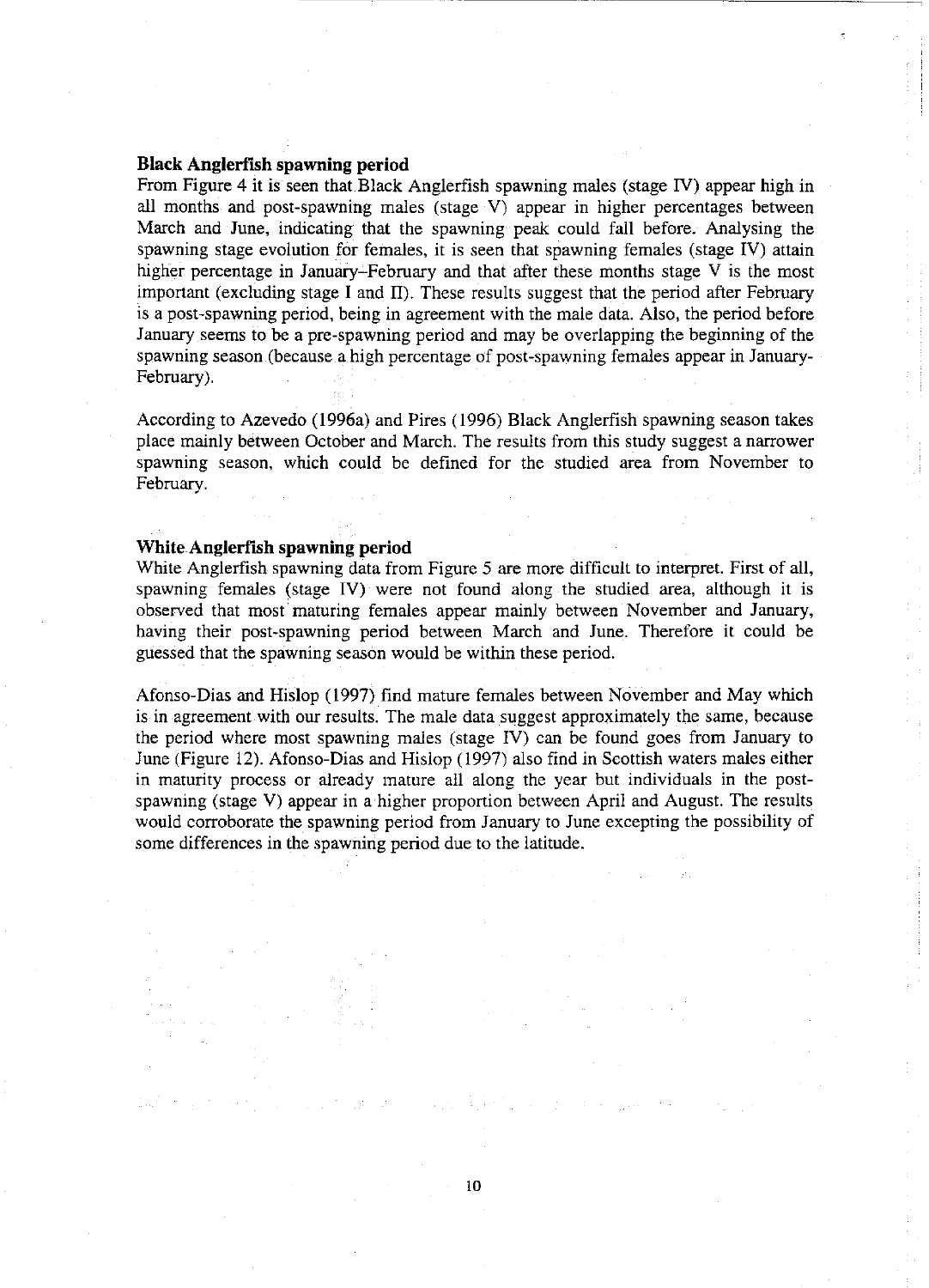## 3.4. Maturity ogive by length

## **Black Anglerfish**

With the total female data from January and February a maturity ogive by length was estimated. Figure 6 shows the obtained ogive and in Tables VII and VIII are the regression data and the lengths of  $25\%$ , 50% and 75% maturity for this estimation.



Figure 6: Black Anglerfish maturity ogive for females using all data

As it is evident from the graphic analysis (Figure 6), the percentage of mature females only reaches 100 % in three length intervals. This is not an expected situation, considering that this analysis is based on data from the spawning season previously determined. Two main reasons for the unexpected results are pointed out:

- i) Errors in the maturity stage classification. In fact, a study on the reproduction of the southern Anglerfish showed that errors may occur on the macroscopic discrimination between stage V and stage II in females (Pires, 1996) since some females where macroscopically classified as II but a more closer microscopic analysis revealed that they were stage V.
- ii) Delay in the maturation process of the larger individuals. In fact, based on previous studies, it is expected that females larger than 60 cm are mature and have already spawn at least once, since females L50% was estimated to be 56 cm (Azevedo, 1996a).

Reason i) may explain some of the unexpected values but it is not believable that explain all of them. Therefore, reason ii) seems more reliable. In order to inspect this hypothesis a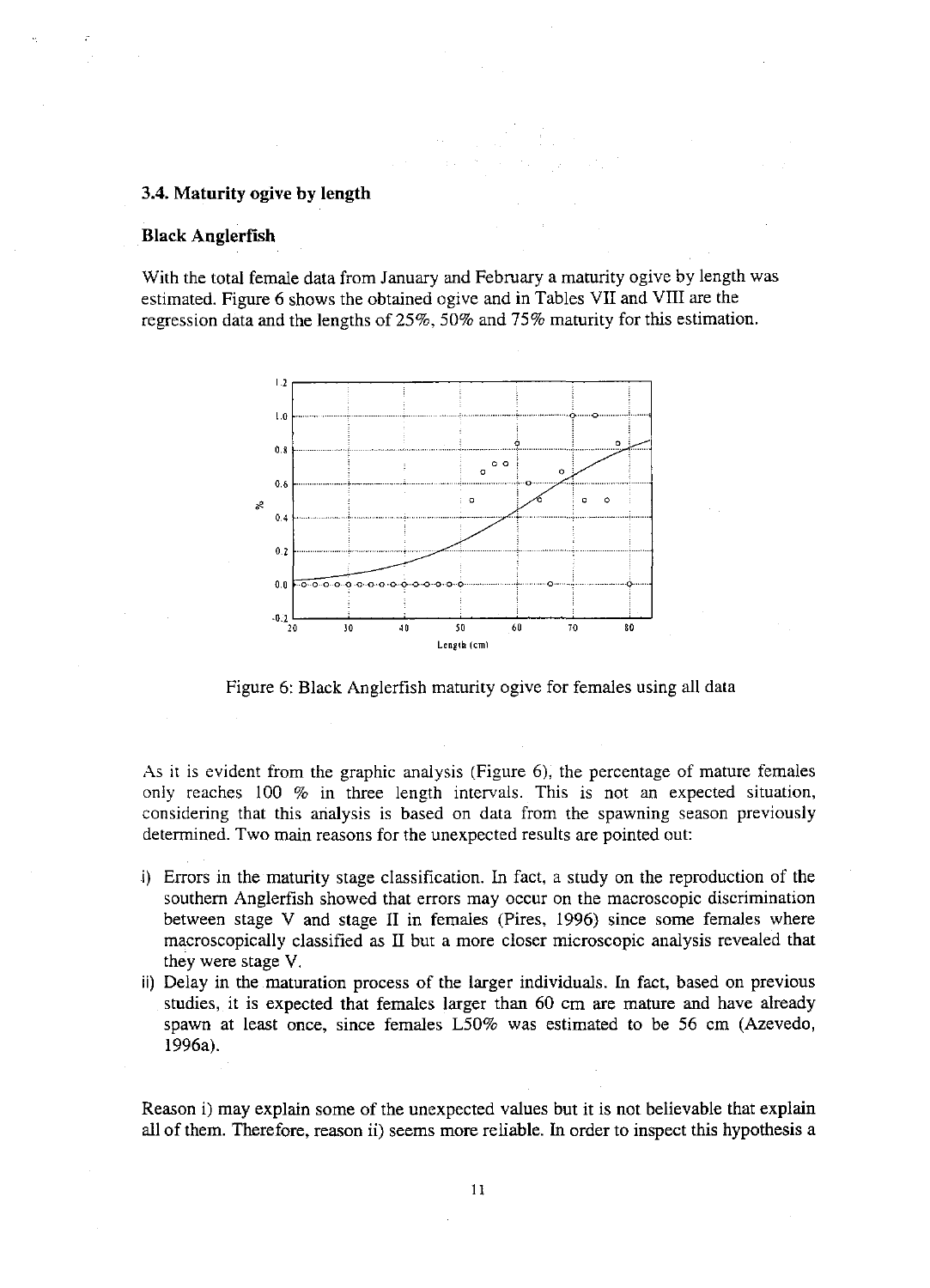maturity ogive was estimated including all females over 65 cm as mature. The resulting ogive is seen in Figure 7 and the regression data in Table VII.

The same estimation was performed for males (using all data) and for combined sexes (using the modified female and all male data). The male maturity ogive is represented in Figure 8. Male and combined sexes regression data and expected L25%, L50% and L75% are in Tables VII and VIII.



Figure 7: Black Anglerfish maturity ogive for females considering females over 65 cm as mature

 $\frac{1}{2} \left( \frac{1}{4} \right)^{\frac{1}{2}}$ 

ale order 일반 함비 다시 かいじょうや

andari askolake utar

经地位 医心包的 医无心动脉 医血管腔

Figure 8: Black Anglerfish maturity ogive for males

 $\mathbb{R}^n_+$ 

From the male maturity ogive (Figure 8) it is seen that after 46 cm all observed males were mature, like expected during the main spawning period.

| 电子管 化四苯二甲基                                       | Number | Coefficients |                         | $\mathbb{R}^n$ | Length $(cm)$ |      |
|--------------------------------------------------|--------|--------------|-------------------------|----------------|---------------|------|
|                                                  |        | а            | b                       |                | Min.          | Max. |
| Females (Total data)<br>$-138$<br>化重制 化甲基苯甲基苯基苯  |        | $-5.260$     | 0.084                   | 0.728          | $-20.0$       | 84.0 |
| Females ( $> 65$ cm as mature) $\qquad$ 138      |        | $-13.404$    | 0.245                   | 0.965          | <b>20.0</b>   | 84.0 |
| Males (Total data) $121 -12.185$                 |        |              | 0.315                   | .941           | 16.0          | 58.0 |
| Combined sexes (females<br>over 65 cm as mature) | - 259  | $-5.671$     | 0.127<br>$\sim 10^{11}$ | 0.942          | 10.0          | 84.0 |

Table VII: Black Anglerfish regression data for the maturity ogive by length

The correlation (R) obtained for the female data is higher for the second analysis because part of the point dispersion (in higher lengths) was minimised.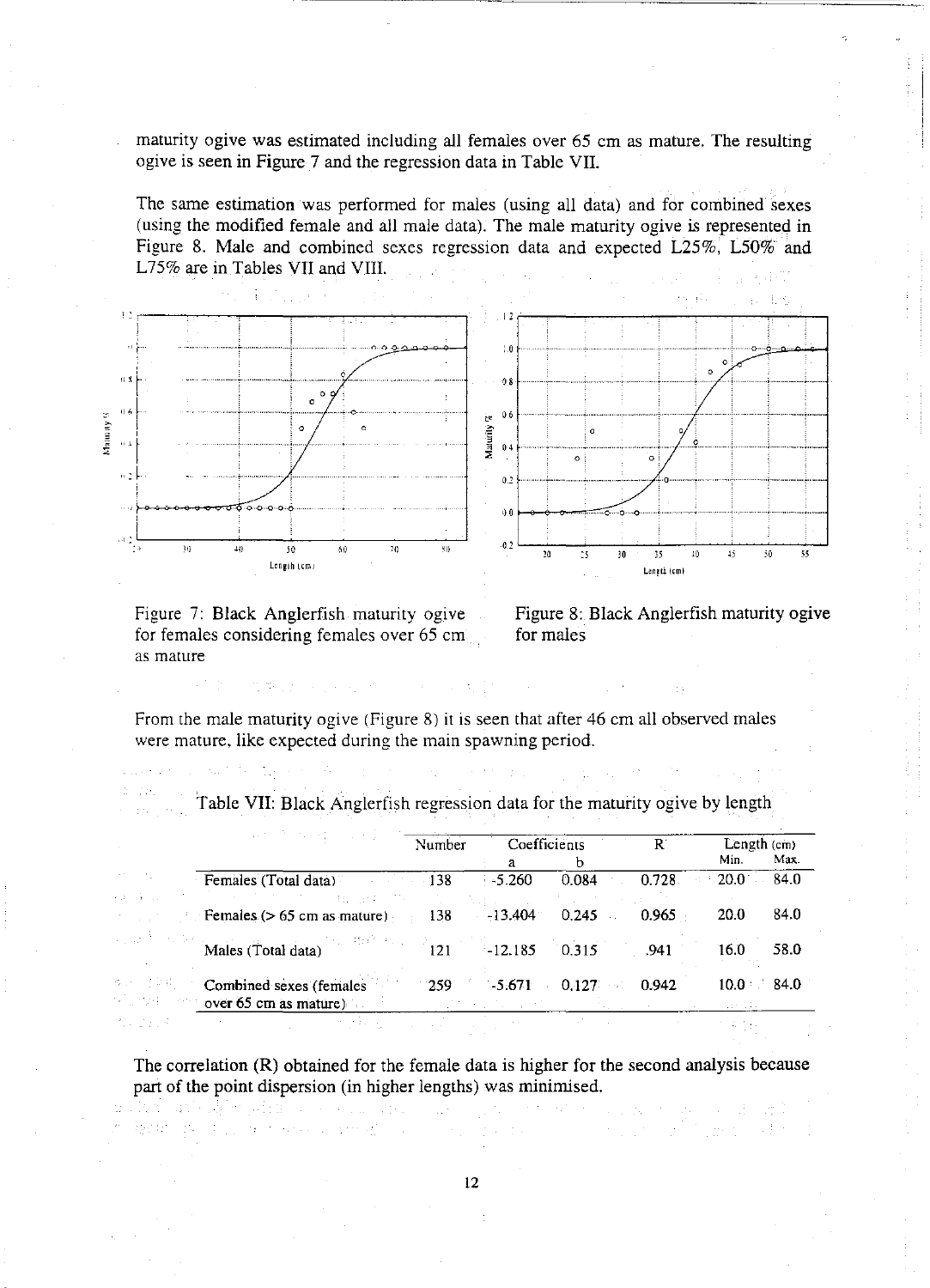|                                                          |          | Length (cm) |
|----------------------------------------------------------|----------|-------------|
|                                                          | L25%     | 49.6        |
| Females (total data)                                     | L50%     | 62.7        |
|                                                          | L75%     | 75.8        |
|                                                          | L25%     | 50.3        |
| Females (considering<br>females over 65 cm as<br>mature) | $1.50\%$ | 54.8        |
|                                                          | L75%     | 59.3        |
|                                                          | L25%     | 35.1        |
| Males (total data)                                       | L50%     | 38.6        |
|                                                          | L75%     | 42.1        |
|                                                          | L25%     | 36.1        |
| Combined sexes (females<br>over 65 cm as mature)         | L50%     | 44.7        |
|                                                          | L75%     | 53.4        |
|                                                          |          |             |

## Table VIII: Lengths of25%, 50% and 75% of maturity for Black Anglerfish

It is seen from Table VII that using all the female data in the analysis, between L25% and L75% there is a length interval of about 26 cm corresponding to an age range of 7 years, considered not to be biologically believable. Therefore the maturity ogive obtained from Figure 7, with a length interval of about 9 cm (age range of 2 years) between L25% and L75% is more reliable.

In 1996(a) Azevedo estimated a maturity ogive by length for combined sexes for the southern Black Anglerfish, giving a L25%, 50% and L75% of respectively 40cm, 45cm and 5lcm. Comparing the data obtained by Azevedo with these from Table VIII, it is seen that the value of L50% is about the same (45cm) and that the length interval between L25% and L75% is higher in this work (18cm) than in Azevedo (1lcm).

## **White Anglerfish**

This species-spawning period does not seem to be defined in any short period and it can cover a wide range of months. The maturity ogive estimation has to take this into account.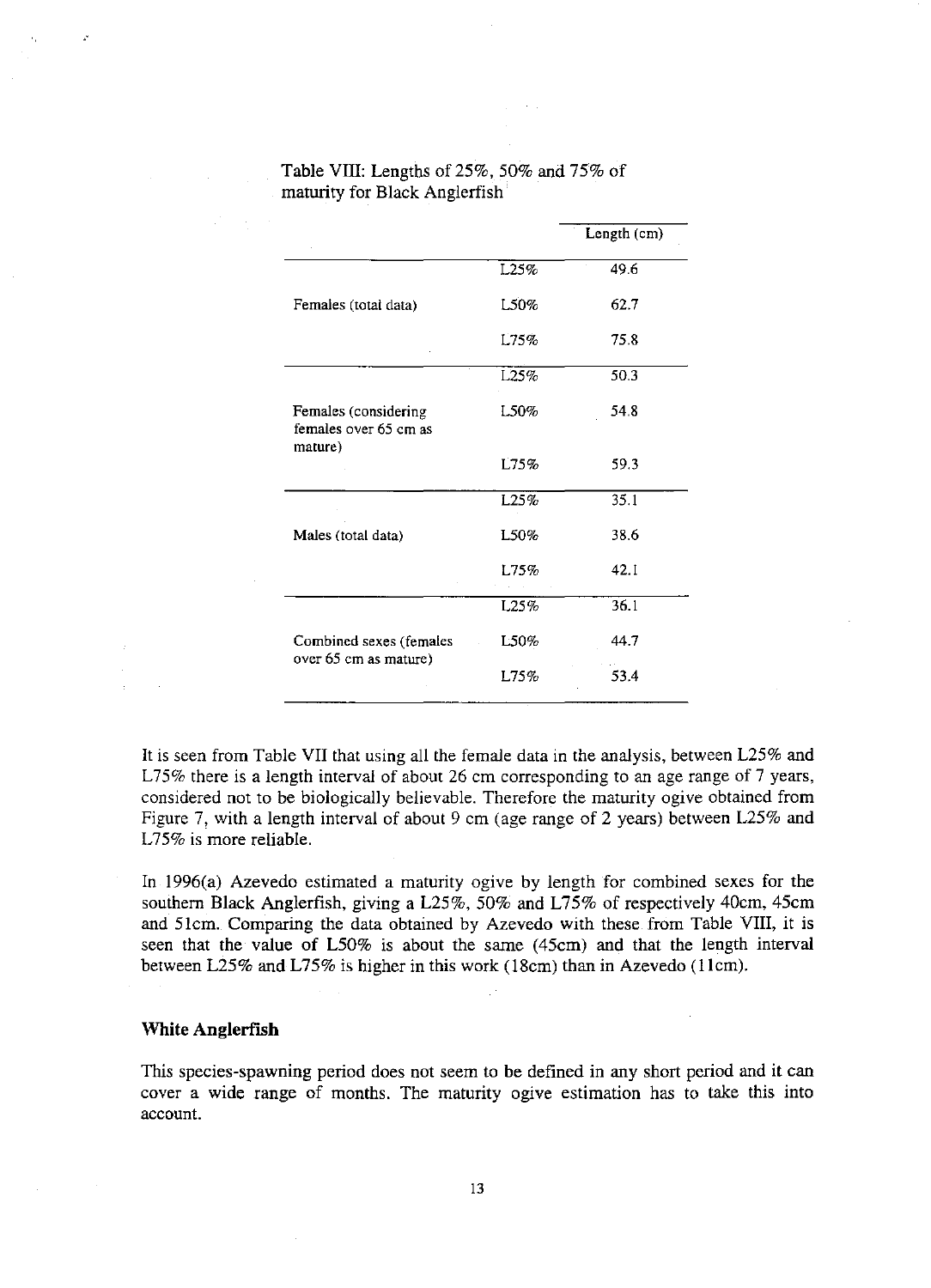Although no spawning females were found along the studied period, it was tried to estimate the maturity ogive with the few females (N=21) in maturity process or in postspawning stage. In consequence of the reduced number of females, the maturity ogive by length was estimated based on the period going from November to June. Figure 9 shows the obtained ogive and in Tables IX and X are the regression data and the lengths of 25%, 50% and 75% maturity for this estimation.



Figure 9: White Anglerfish maturity ogive for females

Since mature males appeared all around the year, the male maturity ogive was considered for two possible spawning seasons: a wide one, which would go from November to August (Figure 10), and a shorter one, which would go from January to June (Figure II). In tables IX and X are the regression data and the lengths of  $25\%$ ,  $50\%$  and  $75\%$ maturity.



Figure 10: White Anglerfish maturity ogive for males (November - August)

一、大概, 地区, 一个主

 $\mathcal{D}^{\mathcal{A}}=\left\{ \mathcal{D}^{\mathcal{A}}_{\mathcal{A}}\right\} \cup \left\{ \mathcal{D}^{\mathcal{A}}_{\mathcal{A}}\right\} \cup \left\{ \mathcal{D}^{\mathcal{A}}_{\mathcal{A}}\right\} \cup \left\{ \mathcal{D}^{\mathcal{A}}_{\mathcal{A}}\right\} \cup \left\{ \mathcal{D}^{\mathcal{A}}_{\mathcal{A}}\right\} \cup \left\{ \mathcal{D}^{\mathcal{A}}_{\mathcal{A}}\right\} \cup \left\{ \mathcal{D}^{\mathcal{A}}_{\mathcal{A}}\right\$ 

网络最高级 医心脏 医单位

4. 使风趣的 计可分类的

![](_page_13_Figure_6.jpeg)

Figure II: White Anglerfish maturity ogive for males (January - June)

 $\mathbb{E}[\mathcal{E}^{\mathcal{A}}(t)]$  ,  $\mathcal{E}^{\mathcal{A}}(t)$  ,  $\mathcal{E}^{\mathcal{A}}(t)$  ,  $\mathcal{E}^{\mathcal{A}}(t)$  , and

 $\mathcal{A}(\mathcal{F})$  is a set  $\mathcal{F}(\mathcal{F})$  , and  $\mathcal{F}(\mathcal{F})$  , and then  $\mathcal{F}(\mathcal{F})$ 

14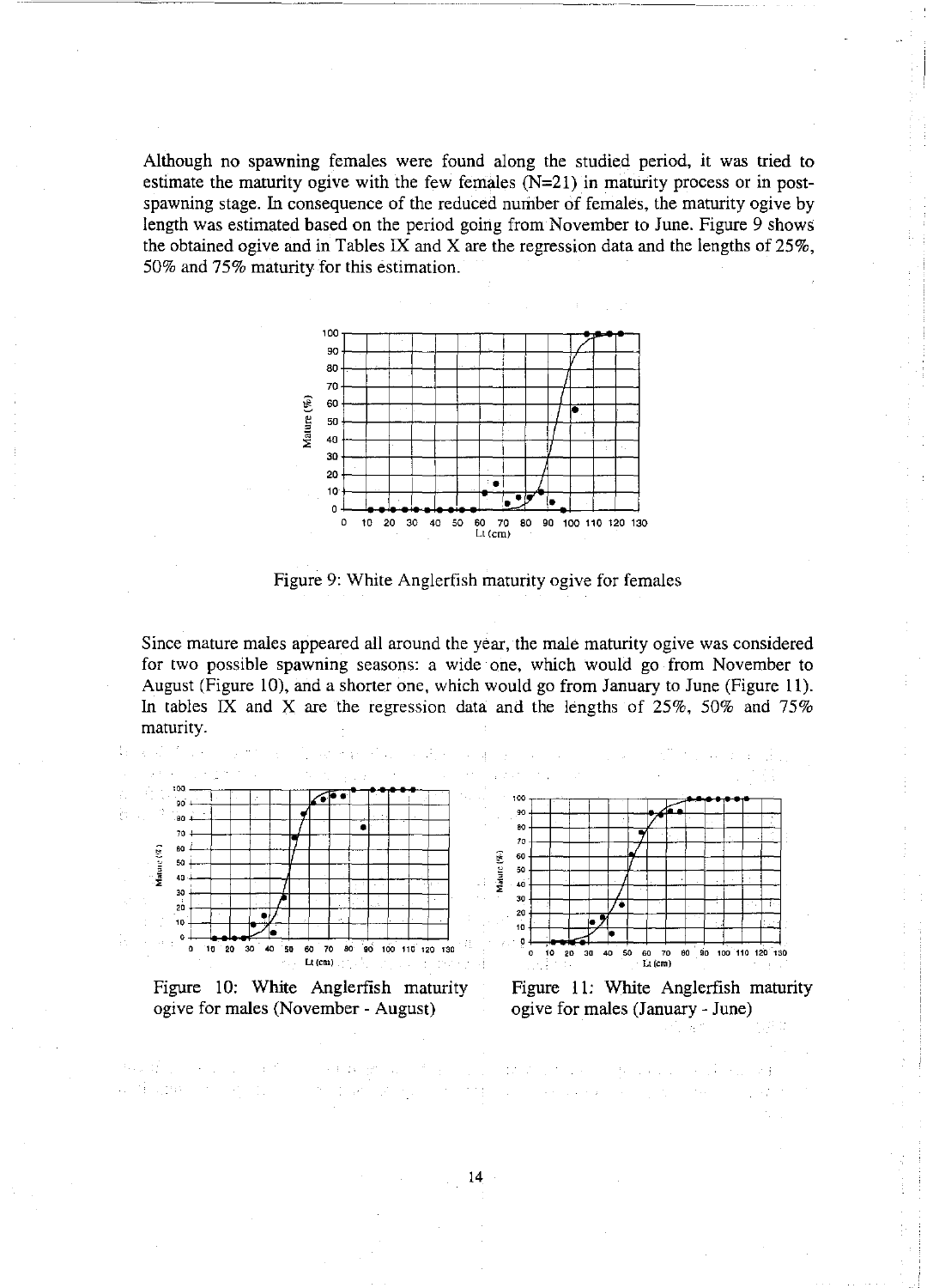|                                 | Number | Coefficients |       | Length (cm) |       |  |
|---------------------------------|--------|--------------|-------|-------------|-------|--|
|                                 |        | $a$ .        | b     | Min.        | Max.  |  |
| Females<br>(Spawning Nov.-Jun.) | 21     | $-22.696$    | 0.242 | 62.0        | 122.0 |  |
| Males<br>(Spawning Nov.-Aug.)   | 338    | $-10.812$    | 0.215 | 32.0        | 110.0 |  |
| Males<br>(Spawning Jan.-Jun.)   | 197    | $-7.157$     | 0.142 | 32.0        | 110.0 |  |

Table IX: White Anglerfish regression data for the maturity ogive by length

> Table X: Lengths of 25%, 50% and 75% of maturity for White Anglerfish

|                      |       | Length (cm) |
|----------------------|-------|-------------|
|                      | L25%  | 89.3        |
| Females              | L50%  | 93.9        |
| (Spawning Nov.-Jun.) | L75%  | 98.4        |
| Males                | L25%  | 45.2        |
|                      | L50%  | 50.3        |
| (Spawning Nov.-Aug.) | 1.75% | 55.5        |
|                      | L25%  | 42.8        |
| Males                | L50%  | 50.5        |
| (Spawning Jan.-Jun.) | L75%  | 58.3        |

In the female maturity ogive (Figure 9) it can be seen that 60 em is the smallest length from which some females are mature, which agrees with the length values observed by Afonso-Dias and Hislop (1997). Nevertheless from that length on only a few individuals maturing or in post-spawning stage determine the adjusted curve. This maturity ogive with a  $L_{50}$  of 93.9 cm is not similar to the one estimated by Afonso-Dias and Hislop (1997),  $(L_{50} = 73.5 \text{ cm})$ . Such an ample difference in  $L_{50}$  value is not expected. Taking into account that in the mentioned work the authors do find spawning females and that the values of our estimations for males are similar to theirs (as we will see further), it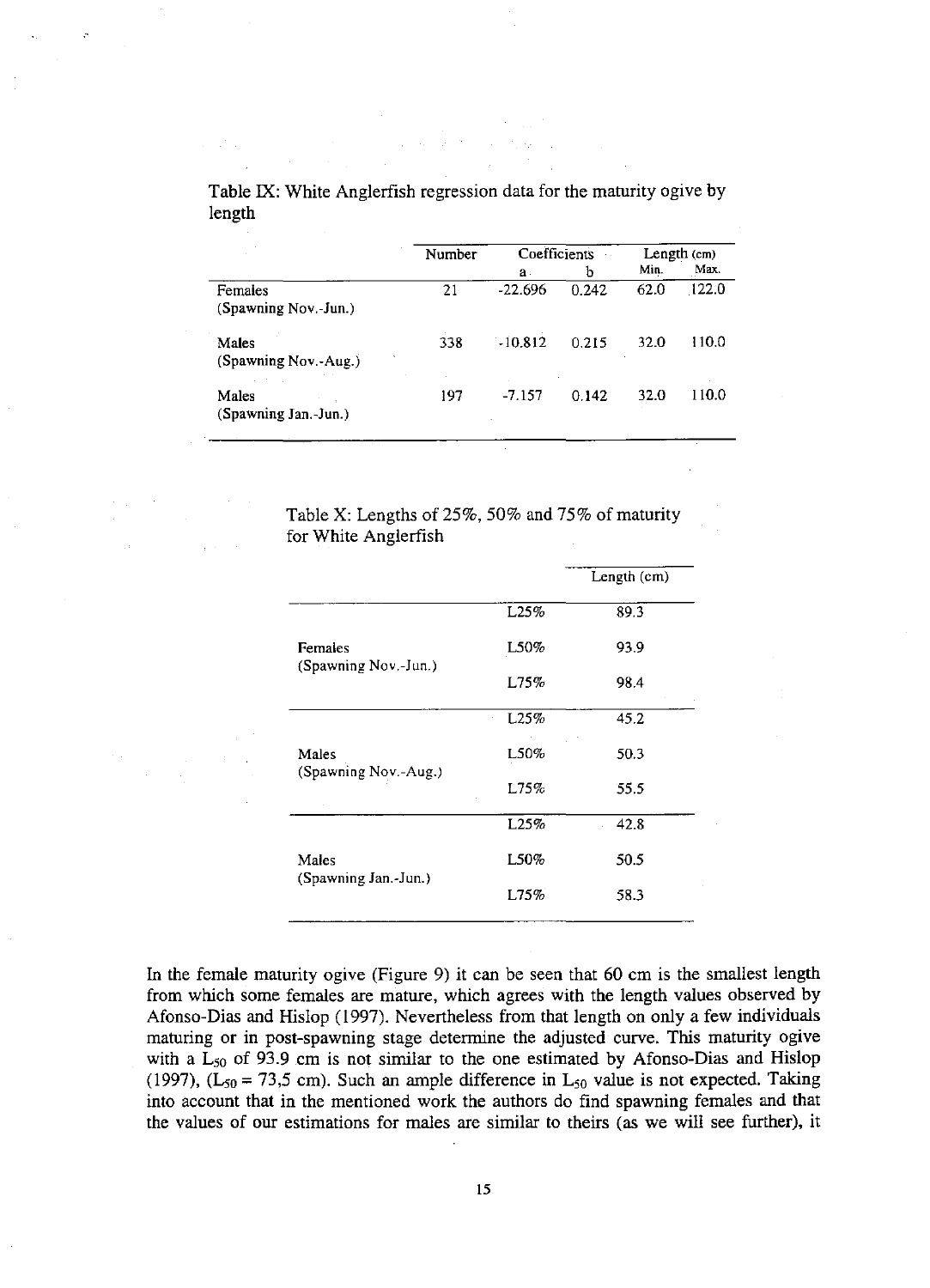would be very likely that the actual maturity ogive for females were similar to the one estimated in their zone. Nevertheless, this possibility can not be corroborated until enough samples are available.

Two hypothesis are posed to explain this shortage of spawning females:

i) Mature females could have left the studied area during the spawning season, which would explain that no mature females were found.

ii) The reproduction does not take place annually, but less frequently.

The first hypothesis seems to be more likely given the information obtained from the fishermen about the few spawning females found in 1998. Nevertheless, all the females found in the first quarter of 1998 (outside the sampling program of the project) have very big lengths, which prevent us from rejecting the estimated maturity ogive.

However. it should be noted that spawning males appear, contrary to females, in the studied area and for a long period.

In the male maturity ogive it may be seen that the results obtained from the two spawning seasons are very alike. These results agree with those of Afonso-Dias and Hislop (1997) in Scottish waters, which determine a  $L_{50}$  of 49 cm, that is a length very similar to the one obtained in this study (50 em).

## 3.5. Maturity ogive by age

#### Black Anglerfish

For this analysis, Black Anglerfish females older than 11 years were considered as mature because of the sampling errors or the delay in the maturation process referred previously in the length maturity ogive estimation. On the other hand, all males entered for this estimation and for combined sexes male and female data used previously were joined. In Table XI are the obtained maturity percentages at age.

|    |                                           |                    |         |          |                             |                    |                 |    | Maturity Ogive  |                 |      |     |                  |
|----|-------------------------------------------|--------------------|---------|----------|-----------------------------|--------------------|-----------------|----|-----------------|-----------------|------|-----|------------------|
|    | Age                                       | And a straight for | 不如 人 如人 |          | control of the control with |                    |                 |    |                 |                 |      | 12  |                  |
|    | <b>Females maturity <math>\%</math></b>   | $\overline{0}$     | $0^-$   | $\alpha$ | $\Omega$                    | $\theta$<br>ing Pr | $\approx 14$    |    | $6 \t 28 \t 68$ | 10,000          | :92- |     | $98 - 100 - 100$ |
|    | Males maturity %                          |                    |         | 7.       | 17 <sub>1</sub>             | $35 -$             | 58 <sub>1</sub> | 78 | $-90$           | 96 <sub>1</sub> | 99   | 100 | 100<br>- 100     |
| ÷. | Combined sexes<br>-47<br>vlaturity $\%$ . |                    |         |          | 10<br>ina province          | 20                 | 35              | 53 | 71              | - 84            | 92   | 96. | 100<br>98        |

Table XI: Black Anglerfish maturity percentages at age

16

 $\hat{V}_k = \frac{1}{2} \left( \hat{V}_{k} \right)$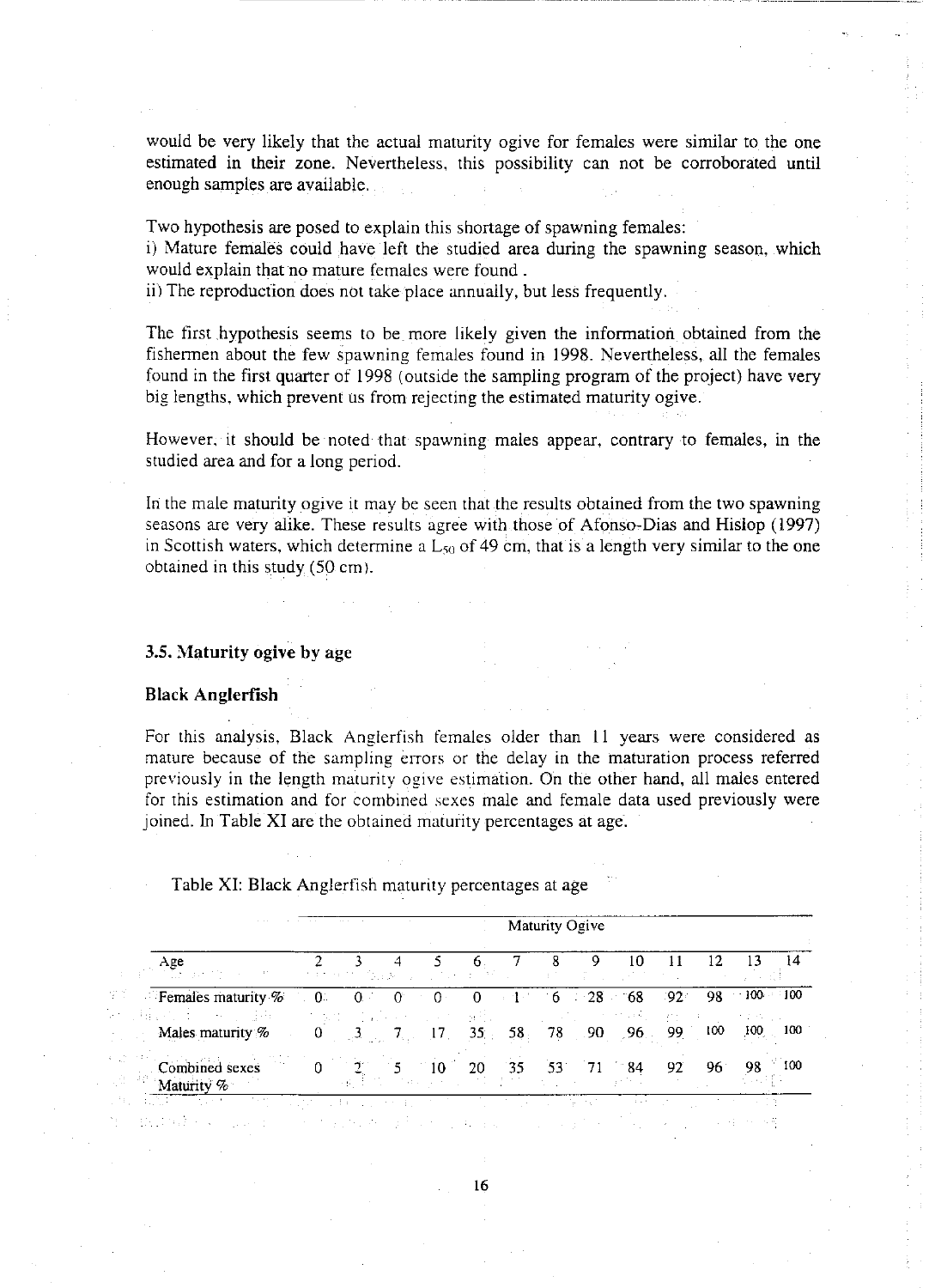Black Anglerfish maturity ogives in Table XI indicate a long maturing process. Only between ages 9-10, 50% females are mature and 100% maturity is only achieved at age 13. For males, 50% maturity occurs between age 6 and 7 and 100% maturity only at age 12.

For combined sexes, age at first maturity is around 8 years. Until 1996 assessment, the maturity at age ogive for combined sexes was derived from the northern stocks maturity at length distribution, by applying the southern stocks growth parameters. As was referred before, in 1996(a) Azevedo estimated for this stock a maturity ogive by length, giving a L50% of 45cm. By converting this L50% using the growth parameters, an age of 7 years is obtained for combined sexes. These values are very different from what is considered for the northern stock, a L50% of 30cm (Dardignac, 1988) corresponding this to an age of 4 years.

In Table XII the maturity ogive for combined sexes obtained in this study is presented with the ogive used in the ICES W.G. stock assessment. Important differences are observed indicating that Black Anglerfish matures at older ages (and higher lengths) than has been considered until now. A discrepancy of 3-4 years is obtained between the age of first maturity used in the stock assessment and the value obtained in this study.

| Age                                         |   | Maturity Ogive for combined sexes |     |    |     |     |          |     |     |     |     |     |     |
|---------------------------------------------|---|-----------------------------------|-----|----|-----|-----|----------|-----|-----|-----|-----|-----|-----|
|                                             | 2 | 3                                 | 4   | 5. | 6   |     | 8        | 9   | 10  | 11  | 12  | 13  | 14  |
| ICES W.G.<br>maturity ogive<br>(ICES, 1995) | 0 | 25                                | 50  | 75 | 100 | 100 | 100      | 100 | 100 | 100 | 100 | 100 | 100 |
| This study<br>maturity ogive                | 0 | 2.                                | -51 | 10 | 20  | 35  | ×.<br>53 | 71  | 84  | 92  | 96  | 98  | 100 |

Table XII: Black Anglerfish combined sexes maturity ogive used in the ICES W.G. and obtained in this study

This high discrepancy and the importance of this parameter for an improved stock assessment justifies a revision of the maturity ogive used in the ICES W.O.

For the same species in the northern stock, high discrepancies are also observed between the age of first maturity obtained in the EC Study Project (Lucio, *et.al.*, 1998) and the one used in the northern stock assessment WG. A difference of about 3-4 years is observed and a revision of the maturity ogive is also suggested.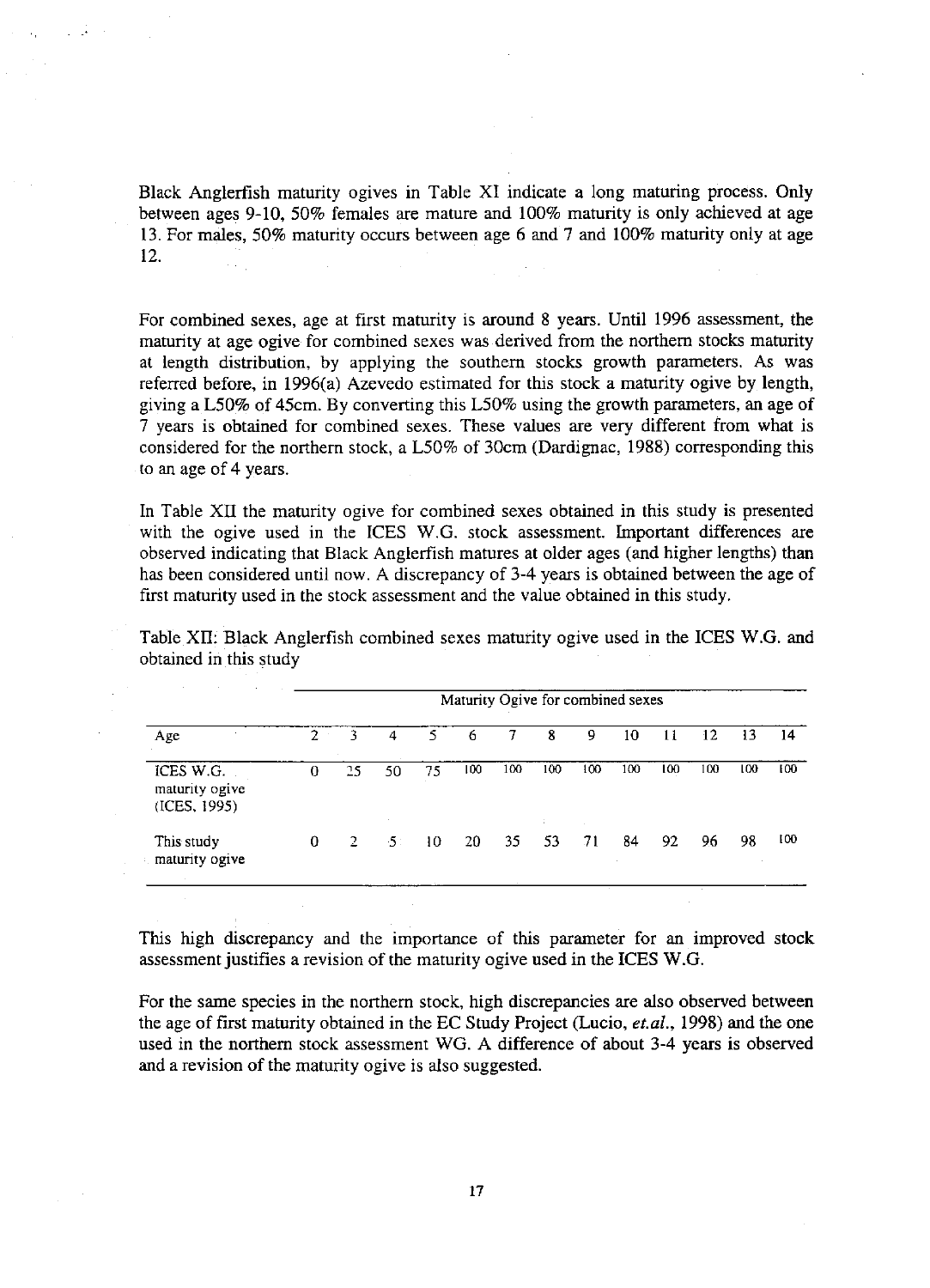## **White Anglerflsh**

riger gel

. White Anglerfish maturity ogives were estimated for the same periods considered previously. For females this period is between November and June and for males two periods are considered, from November to August and from January to June.

| 法定 计自动开关                                                                                                                                                                                                                |   |                   |    |                |                |           |        |                    |                         |     |                  |                                                          |
|-------------------------------------------------------------------------------------------------------------------------------------------------------------------------------------------------------------------------|---|-------------------|----|----------------|----------------|-----------|--------|--------------------|-------------------------|-----|------------------|----------------------------------------------------------|
| set of the problem for a set that is concerted                                                                                                                                                                          |   |                   |    | Maturity Ogive |                |           |        |                    | (A) のないまた A) は読みます A のこ |     |                  |                                                          |
| Age<br>of Google<br>被使激怒 化二烯酸二乙烯 法诉讼转让 自由法定的海关 人名马斯                                                                                                                                                                     | 4 |                   |    |                | 8.             | $-9 - 10$ |        | 11                 | $^{\circ}12 - 13$       |     | $-14$            | $15 - 16$                                                |
| <b>Example Figure</b> Fernales maturity $\%$ .<br>$\mathbf{C} = \mathbf{C}(\mathbf{Nov}, \mathbf{Jun}, \mathbf{C})$                                                                                                     |   | $0 \div 0 \div 0$ |    | $\overline{0}$ | 0 <sub>0</sub> |           | $01$ 0 |                    | 0.                      |     |                  | $25 - 50 - 75 - 100$<br>and the company of the same pro- |
| Males maturity %<br>$(Nov.-Aug.)$<br>25.12.3 - Section 1996                                                                                                                                                             | 0 | 25                | 50 | 75             | 100            | 100       | 100    | 100                | 100                     | 100 | 100              | 100<br>100                                               |
| and the state of the state of the state of<br><b>Males maturity %</b> 0 25 50 75 100 100 100 100<br>$\phi_{\rm eff}(\mathrm{Jan},\mathrm{Jun.})$ , we have a specific contribution of the set of the specific states of |   |                   |    |                |                |           |        |                    | 100                     | 100 | 100 <sub>1</sub> | $100 \times 100$                                         |
|                                                                                                                                                                                                                         |   |                   |    |                |                |           |        | The Country of the |                         |     | ALC: NO          |                                                          |

Table XIII: White Anglerfish maturity percentages at age

Afonso-Dias and Hislop (1997) obtained a length of first maturity for females from the northern stock that, converted into age using the growth parameters from that stock, gives an age of first maturity of around *7.S* years. The female age at first maturity obtained in this study is rather late, around age 14 (Table XIII). The geographical influence can not explain the high difference obtained for this parameter between stocks of the same species. The low number of sampled mature females introduces probably a certain error in the maturity ogive estimation and in consequence these results are of low reliability. Hypotheses concerning the low capture of mature females were previously referred,

For males, both periods indicate an age of first maturity of 6 years (Table XIII). By converting the L50% for males obtained by Afonso-Dias and Hislop (1997) an age of around S is obtained for the northern stock. The difference of one year in this parameter between the northern and the southern stocks suggests that White Anglerfish from the southern stock needs probably more time to achieve sexual maturity. This conclusion is just based on the male data because female data are not reliable. For the same reason, combined sexes estimation was not performed.

. We can consider the contract of the contract of the spectrum of the spectrum of the spectrum of  $\mathbb{R}^m$ 

den er en de la provincia de la companya de la partida

18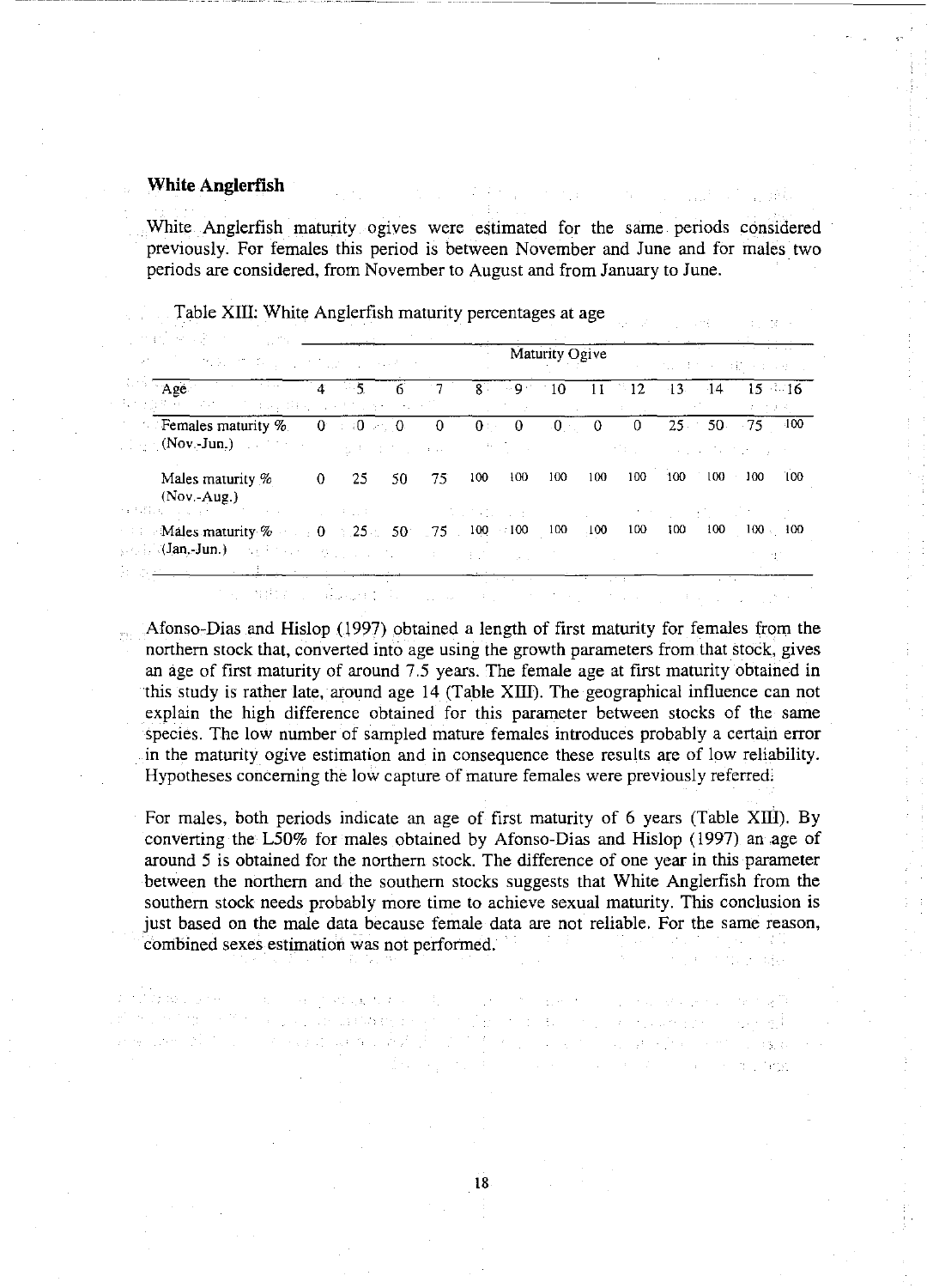## **4. Conclusions**

- The variation of the sex ratio by length is important in both Anglerfish species of the southern stock. Females from both species attain greater body lengths compared to males. The different growth rate between sexes is probably the reason for this variation.
- Sex-ratio variation by quarter is not observed for Black Anglerfish. On the other hand, for White Anglerfish an important variation in the sex ratio of length groups over 35 cm was observed between quarters. A probable reason for this variation is a reproductive migration outside the sampled area or depths.
- The main spawning periods could be defined for Black Anglerfish from November to February and for White Anglerfish from January to June. Spawning period estimation was difficult for White Anglerfish due to the low number of observed mature females.
- Black Anglerfish length of first maturity for females, males and combined sexes were respectively estimated as 54.8 cm, 38.6 cm and 44.7 cm. The obtained value for combined sexes is very close to the one determined by Azevedo (l996a) (45 cm) for the same stock, but is much higher than the value considered for stock assessment purposes in the ICES W.G. (30 cm).
- White Anglerfish length of first maturity was determined for females as 93.9 cm, which is very high, compared to values from the northern stock. But due to the low mature females sampled, this result is of low reliability. For males a value of around 50.S cm was obtained for this parameter, which is very close to the value obtained for the northern stock. Combined sexes length of first maturity was not determined for this species due to the low sampling of mature females.
- Black Anglerfish ages of first maturity were estimated for females, males and combined sexes, and the obtained values were respectively 9.S years, 7 years and 8 years. The value for combined sexes is much higher than the value for the same parameter used in the stock assessment ICES W.G. (4 years). A revision of the maturity ogive used for stock assessment purposes is suggested.
- White Anglerfish ages of first maturity were estimated for both sexes. The value obtained for females is around 14 years. **It** is higher than expected, probably due to the low sampling number of mature females, therefore this result is of low reliability. Male's age of first maturity is around 6 years. **It** is I year higher relative to the value obtained for the northern stock of this species by converting the LSO%. This difference for the male value is an indication that White Anglerfish from the southern stock needs probably more time to achieve sexual maturity. Again, because of low sampling of mature females, estimation for combined sexes was not performed.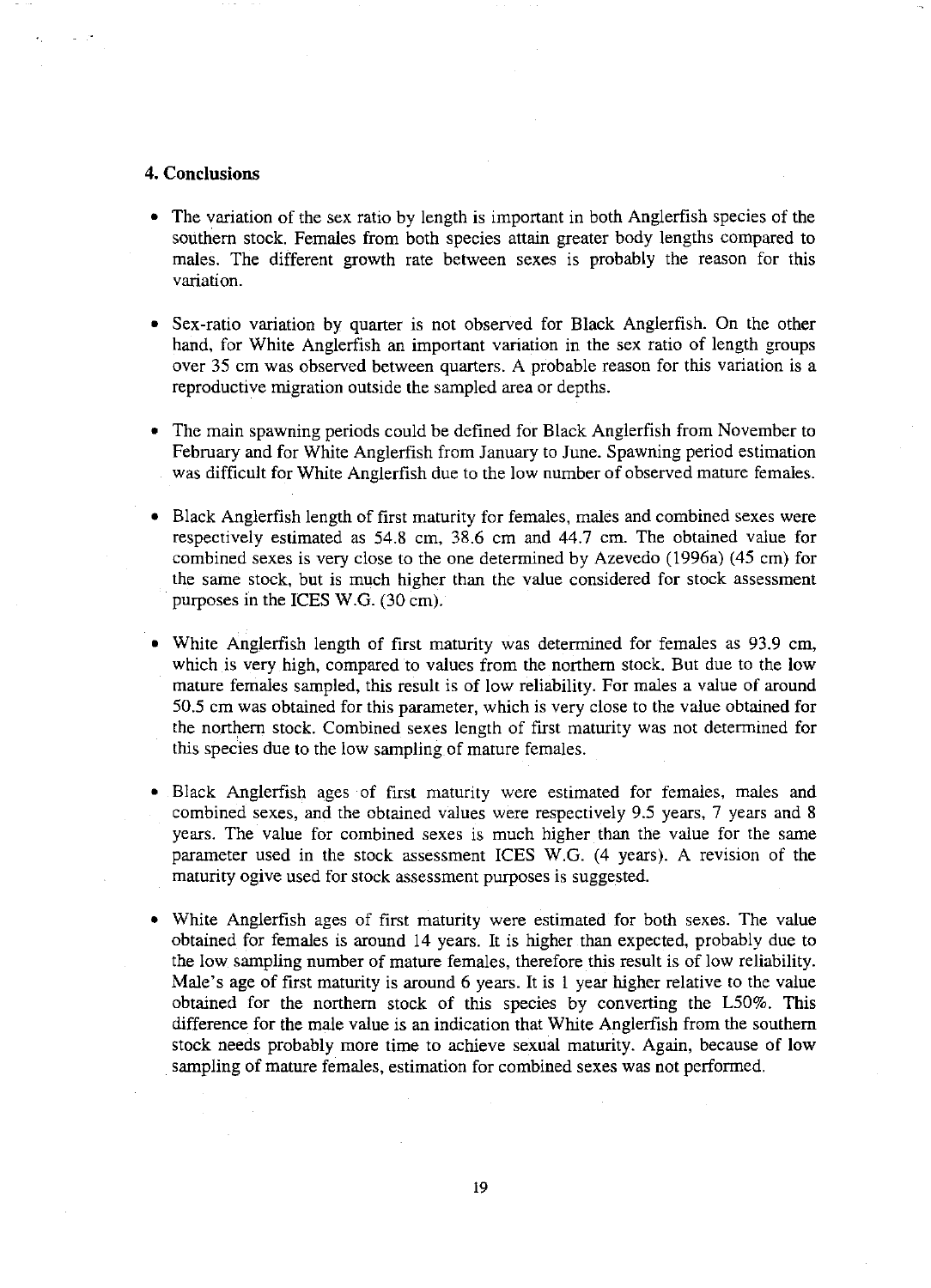## 5. References

AFONSO-DIAS, I.P. AND J.R.G. HISLOP, 1996. The reproduction of anglerfish Lophius piscatorius Linnaeus from the nerth-west ceast ef Scotland. *Journal of Fish Biology* **49** (Supplement A), 18-39

医神经病毒 特性

AZEVEDO, M. & P. PEREDA, 1994. Comparing monkfish *(Lophius piscatorius* and *L. budegassa*) abundance in ICES Division VIIIc by year and depth strata. ICES, e.M., 1994/G:22, 7 pp

AZEVEDO, M. 1995. A statistical analysis of black monkfish catch rates in ICES Divisien IXa. Fisheries Research, 24: 281-289.

AZEVEDO, M. 1996a. Contribution to the study of the biology of black monkfish, *Lophius budegassa, Spinola (ICES Division VIIIc and IXa). Bol. Inst. Port. Invest, Marít., Lisboa 2: 5-13* 

AZEVEDO, M. 1996b. Studying the feeding habits of anglerfish *(Lophius* spp).in Portuguese waters: a qualitative approach. ICES C.M. 1996/ G:19, 9 pp.

AZEVEDO, M. & R. DUARTE, 1998. Black Anglerfish from ICES Divisions VIIIc and IXa. *In:* Biological Studies of Demersal Fish. Final report to the Commission of European Communities (Study contract 95/038) Ed. P. Pereda. 38 pp

CARUSO, J.H. 1985. The systematics and distribution ef the *Lophiid* anglerfishes: III. intergeneric relationships. COPEIA 4: 870-875.

CARUSO, J.H. 1986. *Lophiidae. In:* Fishes of the North-Eastern Atlantic and the Mediterranean. Ed. Whitehead, P.J.P., Bauchot, M.L., Hureau, J.C., Nielsen, J. & Tertenese. E.: 1362-1363

DARDIGNAC, J. 1988. Les pêcheries du golfe de Gascogne - Bilan des connaissances. Rapports Scientifiques et Techniques de l'IFREMER 9: 111-130.

DUARTE, R., M. AZEVEDO & P. PEREDA, 1997. Study of the growth of southern black and white menkfish stocks. *ICES Journal of Marine Science* 54: 866- 874.

ICES, 1995. Report of the Working Group on the Assessment of Southern Shelf Demersal Stocks. ICES C.M. 1995/ASSESS: 6

LANDA, J. & P. PEREDA, 1998. White Anglerfish from ICES Divisions VIIIc and IXa. *In*: Biological Studies of Demersal Fish. Final report to the Commission of European Communities (Study contract 95/038) Ed. P. Pereda. 37 pp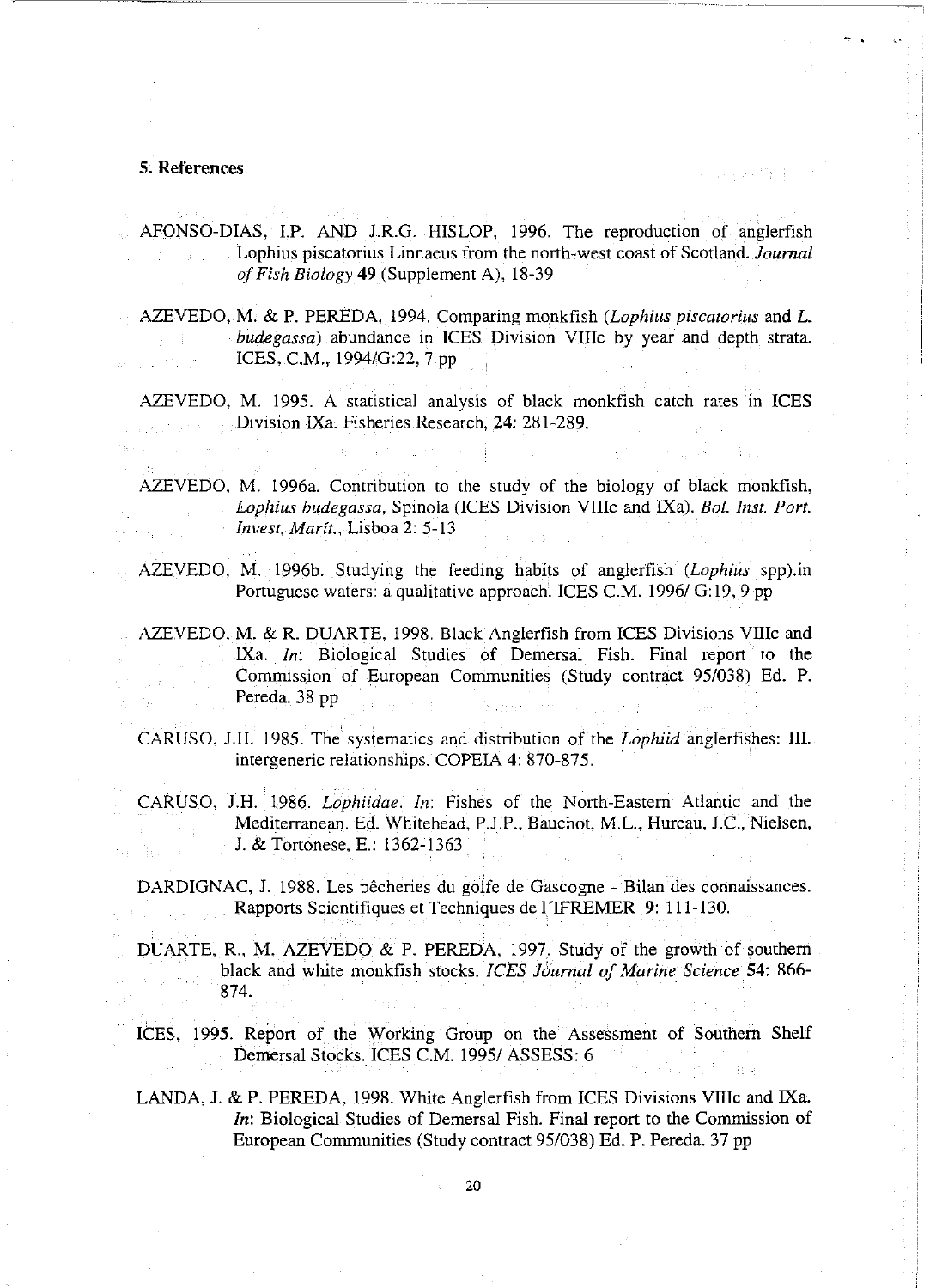LANDA, J., P. PEREDA, R. DUARTE & M. AZEVEDO, 1998. Growth study of white and black anglerfish *(Lophius piscatorius* and *L. budegassa)* based on annual sampling from ICES Divisions VIllc and Ixa. ICES C.M. 1998/0:21 25pp

 $\sim$   $\sim$ 

- LUCIO, P., M. SANTURTÚN & J. FRANCO, 1998. Black Anglerfish (North) *In*: Biological Studies of Demersal Fish. Final report to the Commission of European Communities (Study contract 95/038) Ed. P. Pereda. 48 pp
- OLASO, **I.,** P. PEREDA, & R. GONZALEZ, 1982. The feeding of young angler fishes *(Lophius budegassa* Spinola and *Lophius piscatorius* L.) in Division VIllc and IXa of ICES. ICES, C.M.l982/G:38, 12 pp.
- PEREDA, P. & I. OLASO, 1990. Feeding of hake and monkfish in the non-trawlable area of the Cantabrian Sea. ICES, C.M.1990/G.45, 10 pp.
- PEREDA P. & J. LANDA, 1998. Recuperacion de dos ejemplares de rape blanco Lophius piscatorius Linnaeus, 1758 en el stock norte (divisiones VIlla y b del CIEM) tras ser marcados en el stock sur (divisiones VUle) *Eol. Inst. Esp. Oceanogr.* 13 (1 y 2). 1997: 15-24
- PIRES, A.M. 1996. Estudo da gamet6genese das especies *Lophius budegassa* Spinola, 1807 e *Lophius piscatorius* Linnaeus, 1758 da costa portuguesa. Relat6rio de estagio de Licenciatura do Curso de Biologia Marinha e Pescas, UAUIPIMAR, 49 p. *(mimeo).*
- VASCONCELOS, M. E. 1990. Monkfish distribution on the Portuguese coast and commercial landings. Working paper presented at the meeting of the Working Group on the Assessment of the Stocks of Hake. Copenhagen, 1- 10 May, 1990. IS pp.
- VASCONCELOS, M. E., M.J. FIGUEIREDO & A. RIBEIRO-CASCALHO, 1986. Distribution and catch composition of monkfish *(Lophius piscatorius* L. and *Lophius budegassa* Spinola) captured by trawl off the Portuguese coast. ICES, C.M.1986/G:17, 26 pp.